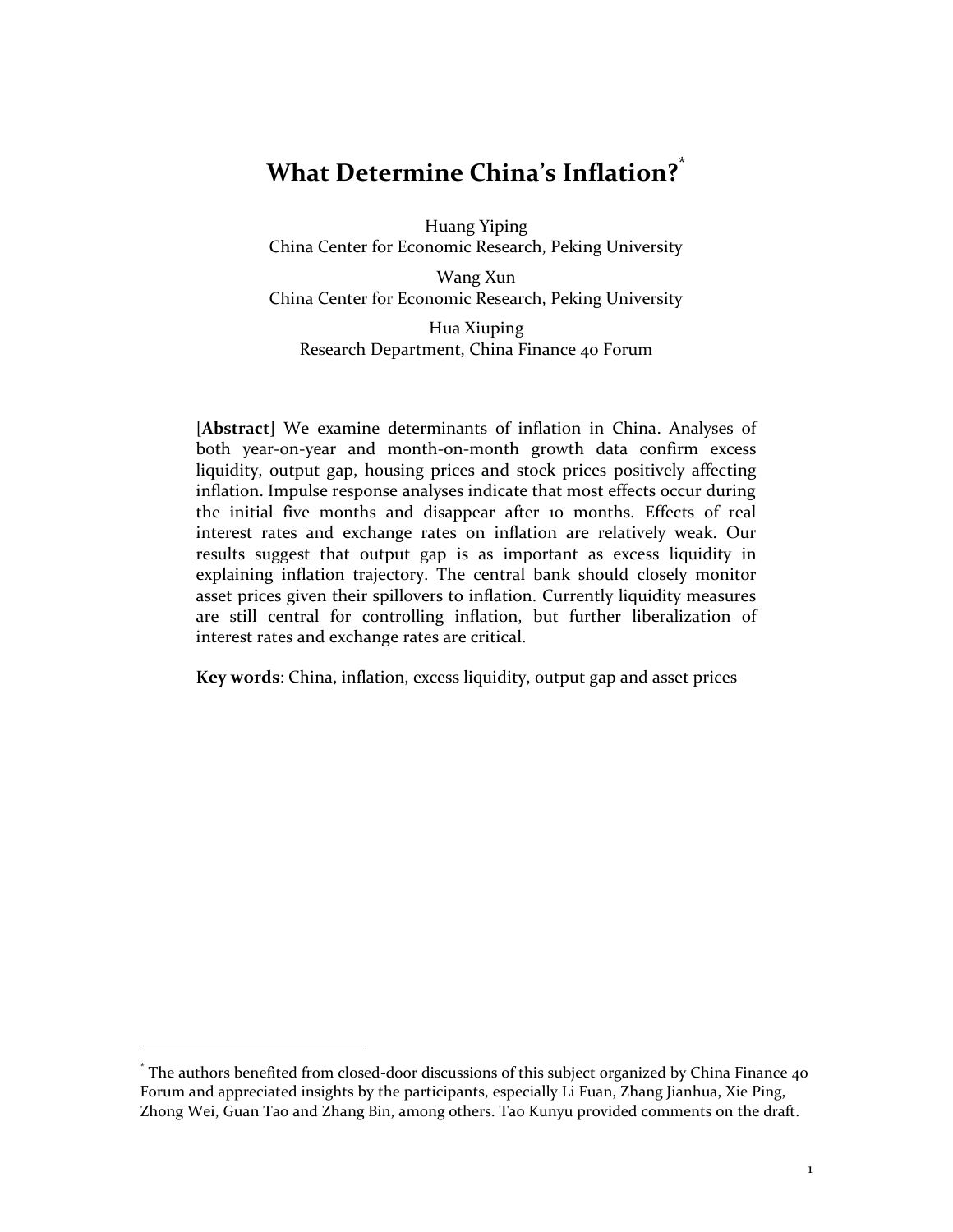# **What Determine China's Inflation?**

#### **Introduction**

China's macroeconomic conditions experienced a rollercoaster ride at the wake of the global financial crisis in 2008-09. Affected by significant weakening of external demand, growth of real gross domestic product (GDP) moderated sharply from 10.6 percent yearon-year during the first quarter of 2008 to 6.1 percent during the first quarter of 2009. With the help of extraordinary stimulus measures, real GDP growth began to pick up, to 7.9 percent, in the second quarter of 2009 and accelerated further to 10.7 percent during the fourth quarter.

Equally striking was performance of consumer price index (CPI). Inflation was a major concern at the beginning of 2008, as CPI reached cyclical high of 8.7 percent in February. In order to contain inflation pressures, the People's Bank of China (PBOC) adopted various tightening measures, including hikes in interest rates, increases in reserve requirement, appreciation of the currency and even direct control of bank credit.

Entering the second half of 2008, however, CPI declined rapidly as global commodity prices fell and economic growth slowed. Price deflation re-emerged again at the end of 2008 and persisted during much of 2009. As a part of the expansionary package, new credit extension surged, amounting to CNY7.4 trillion during the first half of 2009 or equivalent to 150 percent of PBOC target for the whole year. This quickly gave rise to renewed concerns about potential inflation.

Intensifying the inflation worry, CPI returned to positive territory before the end of 2009 and recorded a surprising 1.9 percent in December. But economists' assessment of inflation outlook remains divided. Some argue that extraordinary loan growth in the preceding year implies much higher inflation. Others suggest that inflation pressures are likely to remain modest in the near future given existing overcapacity problems, pointing to 0.2 percent non-food CPI in December.

Should the central bank quickly rollback the expansionary monetary policies in order to maintain macroeconomic stability? This is a key question lies at the center of the policy debate in early 2010. Monetarists believe quantity of money is the single most important factor determining price levels in an economy. Structurists may argue that when productivity growth is strong and overcapacity problem widespread, monetary expansion may not always lead to high inflation immediately. Yet others worry about the spillovers from asset prices, such as housing and stock prices, to CPI.

In this study, we intend to address the key academic question relevant to the current policy debate: what determine inflation rates in China? We examine impacts of excess liquidity, output gap, housing prices, stock prices, real interest rate and real effective exchange rate on CPI inflation. The first two independent variables are conventional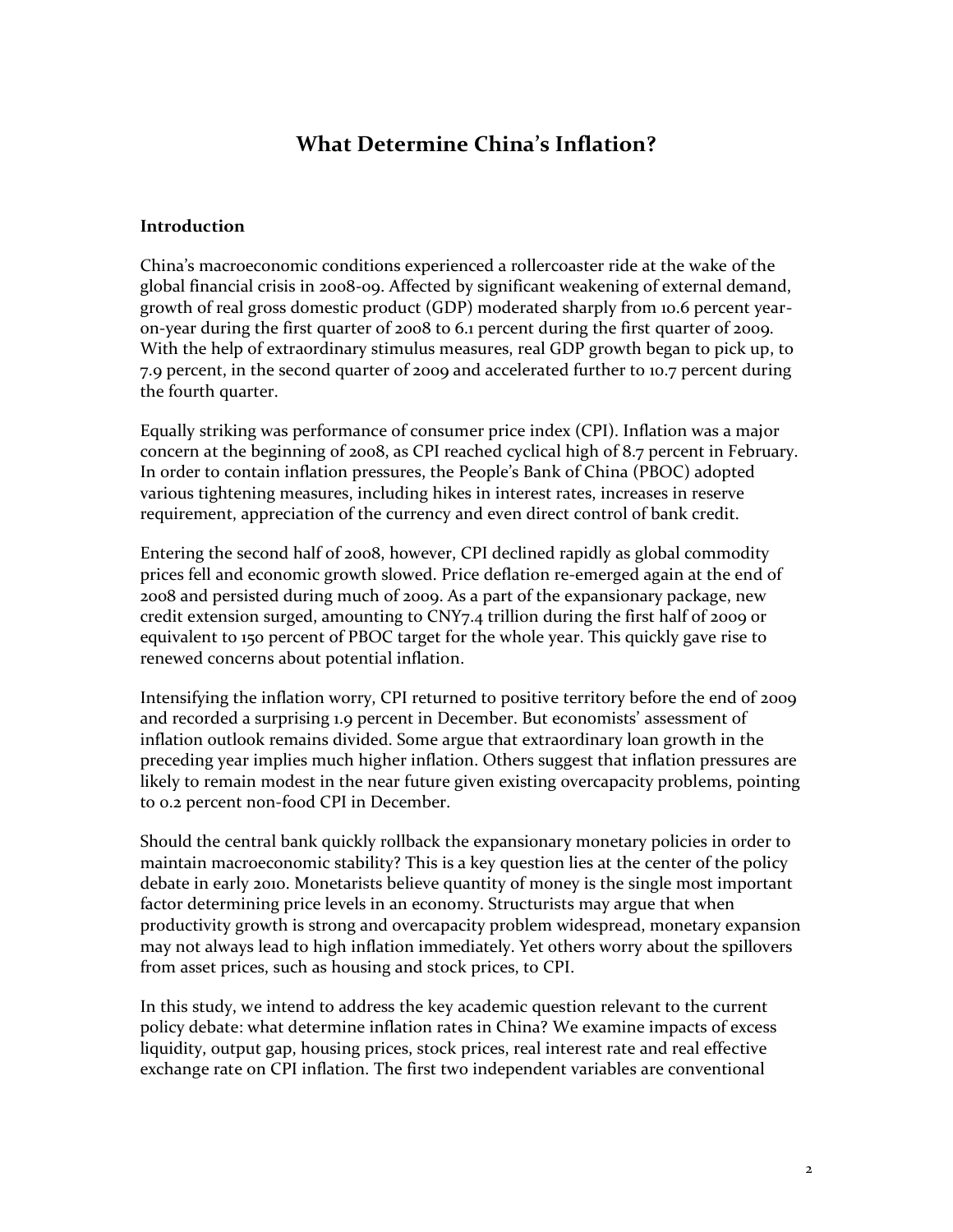suspects of causes of inflation. And inclusion of interest and exchange rates should offer insights on these instruments' effectiveness in dealing with inflation problems in China.

In light of the debate about Greenspan's monetary policy, asset prices, CPI inflation and the subsequent financial crisis in the U.S., we also include housing prices and stock prices as potential determinants of inflation (Henderson and Hummel 2008, Greenspan 2009). Whether or not PBOC should take into account conditions of the asset markets has also become a subject of policy discussion in China. In order to better understand the behavior of asset prices, we take a step further to examine determinants of both housing and stock prices.

For the purpose of this study, we assemble a monthly time series data set for the period January 1998-July 2009. Most statistical data reported by the National Bureau of Statistics (NBS) are in year-on-year change terms. However, month-on-month data probably provide more accurate information about short-run momentum. We conduct detailed analyses for both sets of data.

Findings of this study are consistent with general expectations. Excess liquidity leads to inflation pressure and output gap also has positive impact on inflation. Asset prices have spillovers to CPI inflation, although the monthly impact trajectories are more complicated. Finally, there is no strong evidence that real interest rates and real effective exchange rates Granger cause lower inflation, although they do impact positively on asset prices. Most of the discovered effects occur within the first five months and disappear almost completely after 10-12 months.

This paper is organized as follows. The next section reviews existing studies on both international and Chinese cases and presents the central hypotheses of this study. The third section discusses the data set and outlines the methodology. The fourth reports empirical analyses applying the month-on-month change data. The fifth section summarizes findings of this study. And the final section discusses some possible ways of further improvement of the study and draws some useful policy implications.

#### **The Hypotheses**

Determinants of inflation are an ancient subject in economic literature. However, it was brought to new life in the twenty-first century as the global economy became awash with liquidity but CPI inflation remained generally stable. There has been a growing body of literature exploring this subject, especially the dynamic interactions among excess liquidity, asset prices and consumer prices. For the purpose of this study, here we provide a review of the literature on international experiences, with literature of the Chinese case incorporated in discussion of the hypotheses below.

Findings of the existing literature are mixed. For instance, through estimation of a global vector auto regression (VAR) model for 15 countries, Rüffer and Stracca (2006) confirmed that excess liquidity was a useful indicator of inflationary pressure at a global level. Baumeister et al (2008), applying a structured VAR framework, also discovered permanent impact of liquidity on price levels. Meanwhile, also using a global VAR model for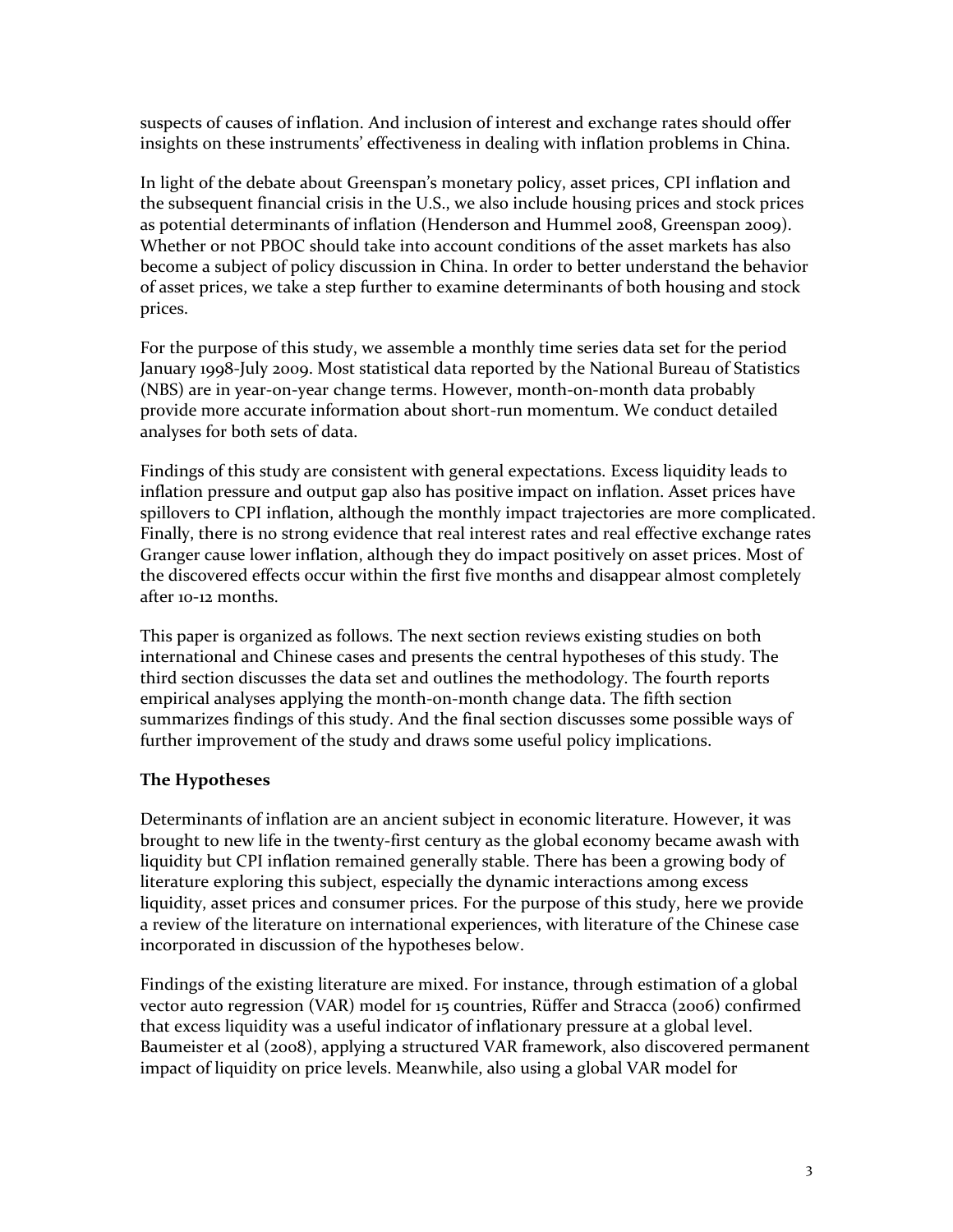developed countries, Belke and Orth (2007) found that significant increase in global money balances had not yet led to permanent rise in consumer prices.<sup>1</sup>

Results on correlation between asset prices and consumer prices are even more divided. Some suggest that asset prices had no impact on CPI inflation by pointing to the experiences of Japan in the 1980s and Britain in the 1990s. Based on both correlation and regression analyses, Cheick (2005) concluded that housing and stock prices could be useful indicators of future inflation, with six- to eight-quarter lags. At the same time, many studies using post-1953 American data revealed negative correlations between inflation and stock prices (Fama 1982).

Does excess liquidity always lead to asset boom? Bruggeman (2007) identified 40 periods of sustained excess liquidity between 1970 and 2005 and found that only about one-third of these periods were followed by an asset price boom. More interestingly, both Belke and Orth (2007), and Giese and Tuxen (2008) concluded that global excess liquidity had significant impact on housing prices, but not on stock prices.<sup>2</sup> Interestingly, while Belke and Orth found no direct effect of liquidity on CPI, they discovered spillovers from housing prices to consumer prices.

Based on the existing literature, we intend to take analysis of the Chinese case a step forward. First, we bring the data set more up-to-date. And currently our data series ends in July 2009. Second, most existing studies applied available data in year-on-year change terms. Our study provides detailed analyses of both year-on-year and month-on-month growth data as comparison. And finally, wherever possible, we include all potential determining variables of inflation in a single analytical framework, in addition to the usual causality tests.

Which factors determine China's inflation rates? This is the general research question we pose for this study. Specifically, we consider four sets of possible independent variables for explaining variations of China's inflation rates: excess liquidity, output gap, asset prices (housing prices and stock prices) and monetary policy instruments (interest rate and exchange rate). And we pose four specific hypotheses in this study:

Large excess liquidity lifts inflation rate;

l

- Narrow output gap adds to inflation pressures;
- Strong asset markets push up inflation; and
- Interest rate hike and currency appreciation lower inflation.

If we do a survey of the policy debates on China's inflation, the above variables more or less provide an exhaustive list of the potential causes of inflation. The only exceptions are the so-called "imported inflation", i.e., inflation initially triggered by higher import prices for energy, food and other commodities.

<sup>&</sup>lt;sup>1</sup> The study by Belke and Orth (2007) applied the VAR framework by employing quarterly data for 18 industrial countries for the period 1984-2006.

<sup>&</sup>lt;sup>2</sup> The study by Giese and Tuxen (2008) used quarterly data for 6 industrial countries for the period 1982-2006 for a VECM model.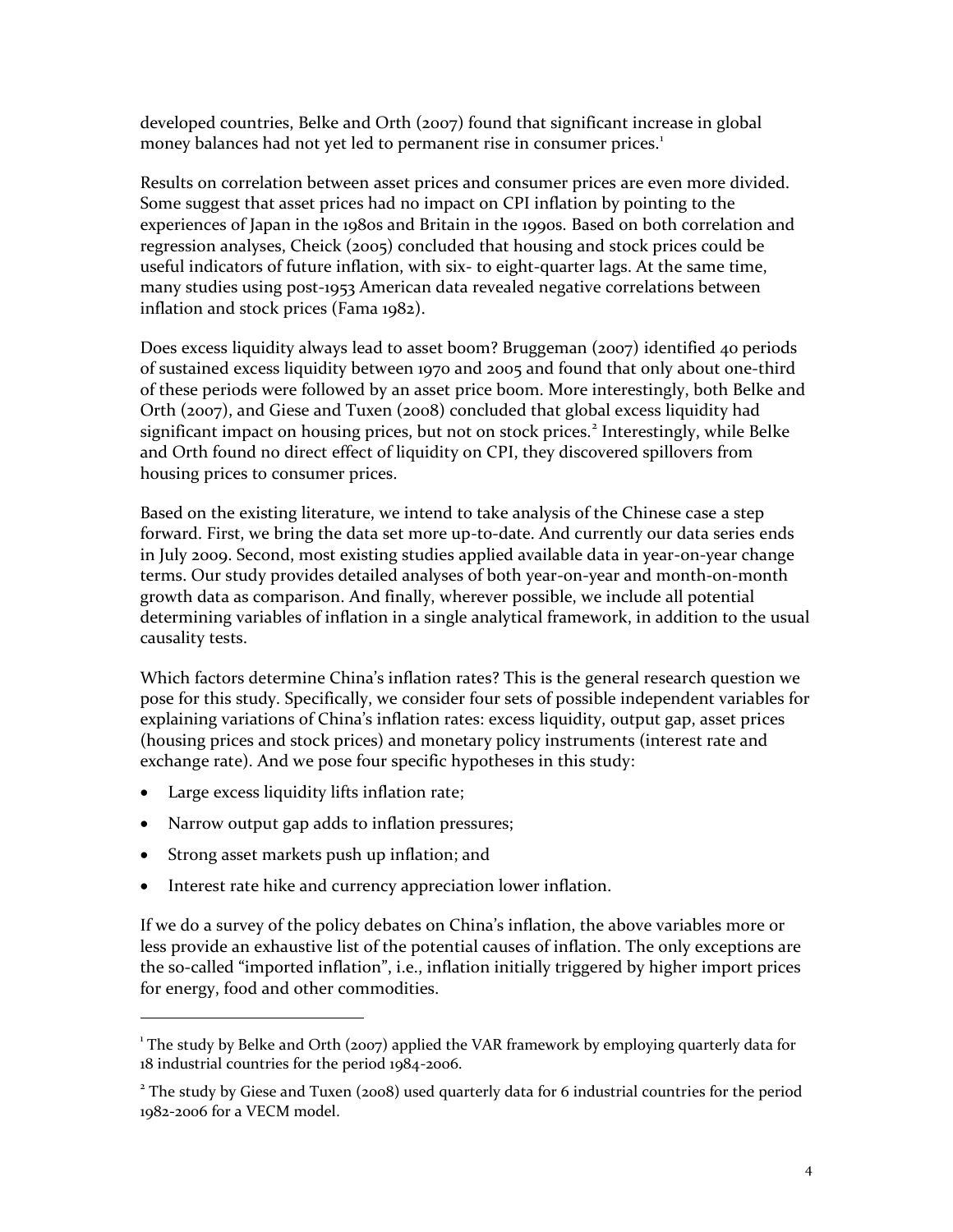We do not include these variables in this study for three reasons. One, we believe inflation rates are results of domestic economic variables. Imported inflation can only change relative prices if not accommodated by domestic macro variables. Two, higher international prices for food, energy and commodities in recent years were closely related to changing conditions of the Chinese economy. Although many call high international oil prices as "imported" into China, others view them as "exported" by China. And, three, distortions to domestic prices further complicate tasks of any quantitative exploration.

First, importance of excess liquidity for inflation is underscored by the "quantity theory of money" (Friedman 1987). The crudest form of the above theory states that price levels of an economy are determined by volume of money relative to volume of output.<sup>3</sup> This theory was behind recent repeated warnings by some prominent Chinese economists about potential inflation, given extraordinary growth of bank credit in 2009 (see, for instance, Zhou 2009). Indeed, causal observation of money supply, bank credit and inflation appears to suggest liquidity leading inflation in China (see Chart 1).

**Chart 1**. Growth of Money Supply (M2), Bank Loans and CPI in China, January 1997- December 2009 (% Year-on-Year)



Source: CEIC Data Company.

l

Some economists confirmed this causation using sophisticated quantitative frameworks. For instances, Zhang and Pang (2008), applying quarterly data between 1997 and 2007, concluded that excess liquidity had systematically imposed pressures on inflation. Likewise, Zhang (2009) showed that excess liquidity, ignited by dramatic capital inflows, was a significant driver for consumer price inflation in China during 1998-2007.

<sup>&</sup>lt;sup>3</sup> The textbook formulae describing the quantity theory of money is:  $M^*V = P^*Q$ , where *M* is quality of money in circulation, *V* is velocity of money, *P* is price level and *Q* is real final expenditure.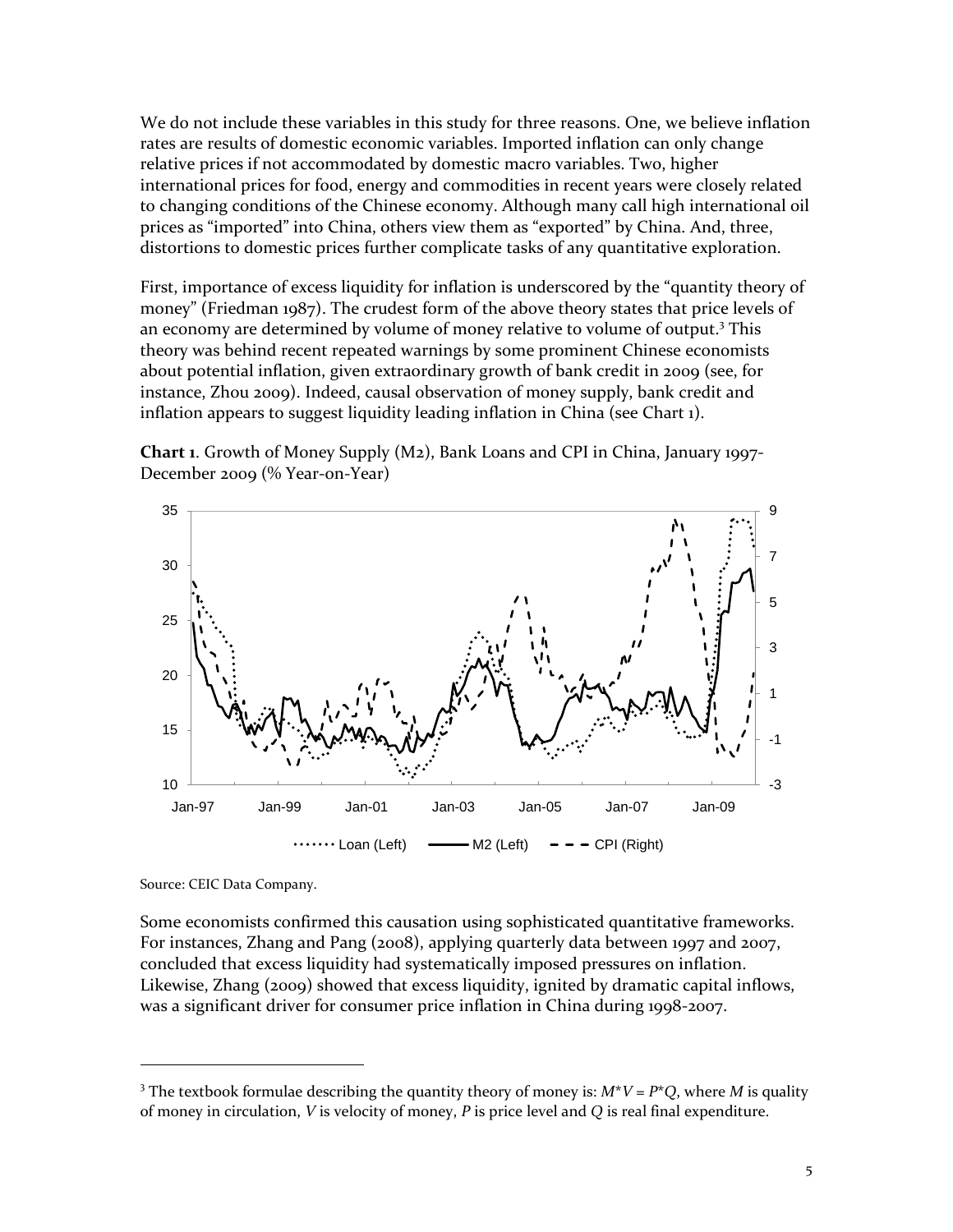But academic findings have not been consistent and uniform. For example, Li and He (2007) pointed out that excess liquidity did not result in resurgence of consumer price inflation up to April 2007. Makin (2007) explained the relatively low inflation rate between 2000 and 2006 as a result of expanding real money demand generated by fast economic growth, which was able to accommodate high money and credit growth. American experiences before the 2008-09 financial crisis also cast doubt if correlation between liquidity and inflation is always significant and positive.

Second, the hypothesis on output gap and inflation is developed from observations of the Chinese economy during the past decade (Huang et al. 2009). China suffered from deflation three times, in 1998-99, 2002 and 2008-09. All these periods coincided with significant weakening of external demand, as a result of Asian financial crisis, U.S. mild recession, and global financial crisis, respectively. A common theme during those time periods was CPI declines following significant slowdown of exports and, possibly, worsening of overcapacity problems (see Chart 2).





Source: CEIC Data Company.

Intuitively, it is easy to explain the correlation between output gap and inflation. When output gap, which is defined as actual output minus potential output, lowers, overcapacity problem escalates. Competition pressures rise and producers are forced to cut prices in order survive. Therefore, it is possible at times when overcapacity problems overrule excess liquidity in determining inflation.

Third, asset prices may affect inflation through many different channels, either changes in aggregate demand, i.e., consumption and investment, or changes in information content about expected inflation (Cheick 2005). But these effects may not always work in the same direction. For instance, an increase in housing prices signals an increase in life time wealth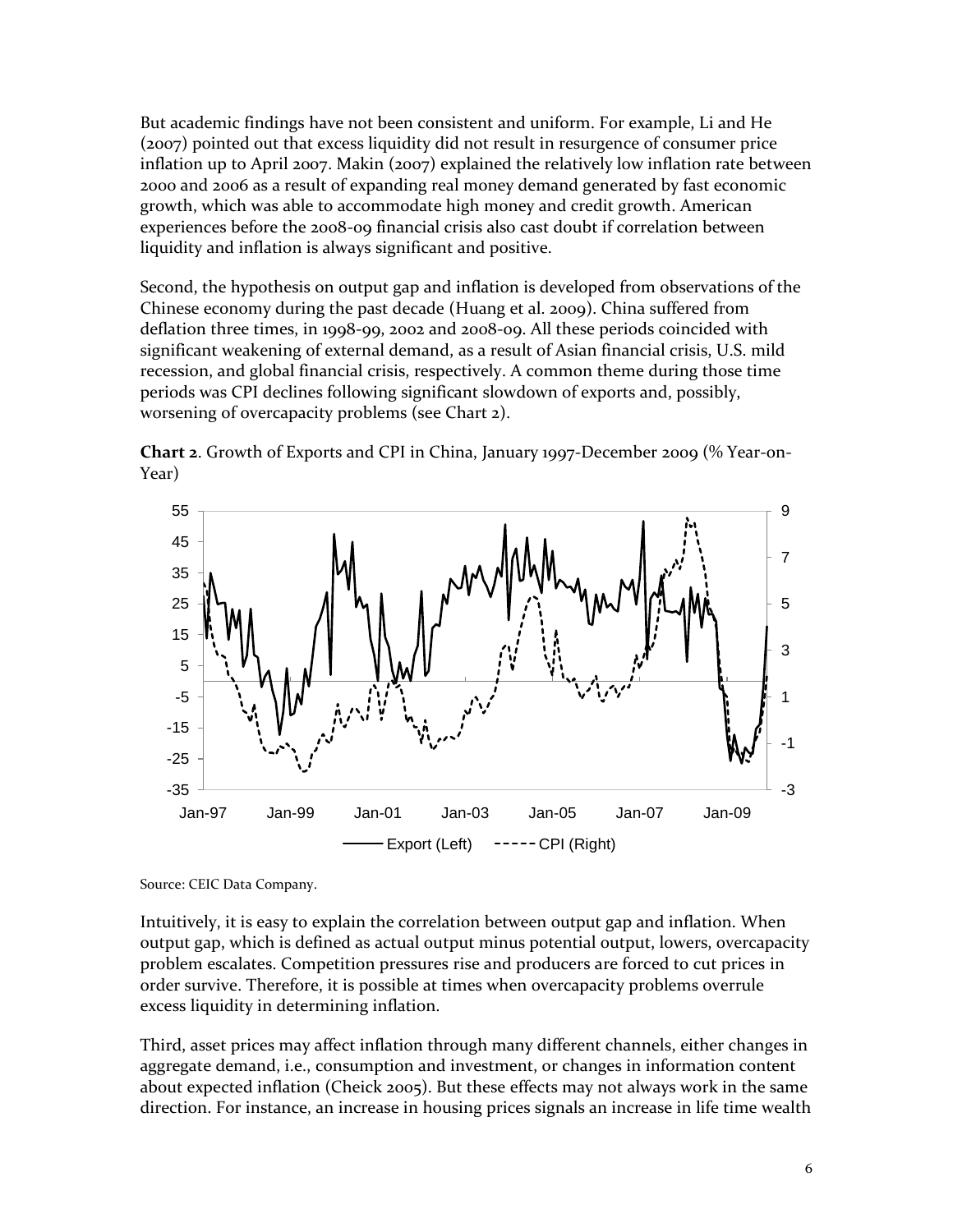for those who own properties, and should lead to an increase in consumption expenditure. But the part of the population that does not possess houses would, instead, cut down on consumption (Vickers 2000).

Empirical findings of the Chinese case are mixed. Han et al (2008) demonstrated that the relationship between stock returns and inflation changed over time: negative during 1992- 1999 but positive correlation during 2000-2007. Zhang and Zhang (2008) found that the rise of house prices led to inflation in Shanghai but not in Beijing. Yu (2008) revealed that the effects of housing prices on inflation were stronger than those of stock prices. And, finally, Zeng et al (2008) discovered positive response of housing prices to inflation and negative correlation between interest rate and housing prices.

Other economists pointed out that asset prices are inherently volatile and are highly susceptible to changes in investor sentiment, quite independent of any change in the fundamental factors (Bernanke and Gertler 2000). Hence there may be little information contained in the housing or stock prices for forecasting future inflation. Therefore, causations between asset prices and inflation remain an empirical question.

And, finally, we also include interest rate and exchange rate variables in the inflation equation. Interest rate and exchange rates are the most common policy instruments for managing inflation problems in market economies. Some economists also argued that the undervalued renminbi (RMB) was the key cause behind China's high inflation pressure (Yu 2008). Others, however, question the effectiveness of these instruments given China's quantitative controls over liquidity and nature of state-owned enterprises, which might not always respond sensitively to changes in interest rates and exchange rates.

#### **Methodology and Data Set**

We assemble a set of time series data from January 1998 to July 2009, including consumer prices (CPI), excess liquidity (LIQ), output gap (GAP), exports (EXP), housing prices (HSP), stock prices (STP), real interest rate (INR) and real effective exchange rate (REER). And analyses are conducted with both year-on-year and month-on-month growth data.

Given the nature of time series data, the first step of the analyses is to conduct unit root test. Interestingly, we find the year-on-year growth variables are non-stationary  $I(1)$  but the first order differences are stationary I(0). We therefore conduct the Johansen cointegration test to identify the long-run equilibrium relations between the key variables by applying the following model:

$$
\Delta X_t = c + \sum_{j=1}^{p-1} \Gamma_j \, \Delta X_{t-j} + \beta \cdot \alpha' X_{t-1} + \upsilon_t
$$

where  $X$  is a vector of variables,  $\alpha$  is the co-integration vector, which implies the long run equilibrium relationship among the variables, and  $\beta$  is the matrix of adjusting coefficients which indicates the convergence speed of a variable to its equilibrium state when suffered from an outside shock.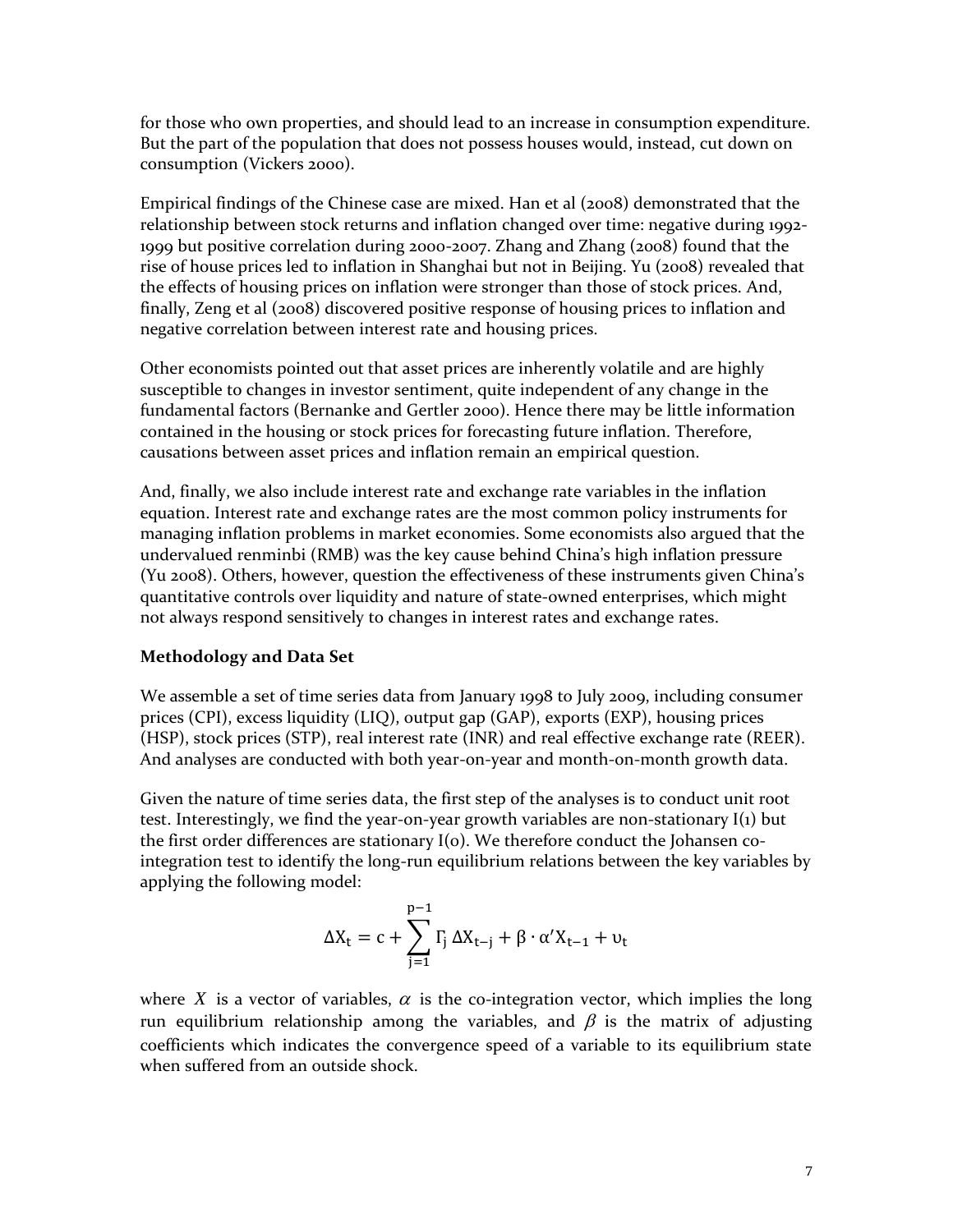The month-on-month change variables are stationary. However, since macroeconomic variables often influence each other, ordinary least square (OLS) regressions may suffer from endogeneity problem. In order to avoid this problem, we apply the structural vector auto-regression (SVAR) method in this study and the model can be specified as:

$$
AZ_t = C + \Phi(L)Z_{t-1} + \varepsilon_t
$$

where Z is vector of all variables,  $\Phi(L) = \Phi_1 + \Phi_2 L + \cdots + \Phi_p L^{p-1}$  is the polynomials in lag operator of order p-1.  $\varepsilon_{t_n \times 1}$  is the structural error term such that  $E\{\varepsilon_t\} = 0, E\{\varepsilon_t \cdot \varepsilon_t\}$  $(\sigma_i)_{n \times n}$ , i = 1,2, ... n, which is a diagonal matrix.  $E\{\varepsilon_t \cdot \varepsilon_s\} = 0$  if  $t \neq s$ .

By multiplying  $A^{-1}$  on both sides, we obtain the reduced form of SVAR:

$$
Z_t = \Gamma_0 + \Gamma_1 Z_{t-1} + e_t
$$

where  $\Gamma_0 = A^{-1}C$ ,  $\Gamma_1 = A^{-1}\Phi(L)$ ,  $e_t = A^{-1}\varepsilon_t$ . The variance-covariance matrix of  $e_t$  is

$$
E\{e_t \cdot e_t'\} = \Sigma = (v_{ij})_{n \times n}
$$

Following Amisano and Giannini (1997), the class of SVAR that MLE estimates can be written as:

$$
Ae_t = \varepsilon_t = Bu_t
$$

where  $u_t$  is the normalized unknown structural innovation such that  $E{u_t \cdot u_t'} = I$ . The assumption of orthonormal innovations  $u_t$  imposes the following identifying restrictions on A and B:

$$
A\Sigma A^{'} = BB^{'}
$$

To obtain consistent estimations of the structural parameters, we first estimate the reduced form VAR, and then impose identification constrains to estimate SVAR parameters and structural impulse responds function.

And, finally, based on SVAR results, we calculate impulse response function to gauge the dynamic reactions among the variables.

NBS has most data for the variables needed for this study. CPI is consumer price index. STP is Shanghai A-share price index. HSP is the national average housing price index. And EXP is total national exports. With the exception of STP, all other indicators are normally reported in year-on-year growth terms. We first obtain additional information from the statistical system to calculate the levels of these variables. Then we apply seasonable adjustment to these series. And finally we calculate seasonally adjusted year-on-year or month-on-month growth rates.

Excess liquidity (LIQ), normally is measured by the ratio of M2/GDP (Zhang and Pang 2008). And LIQ's change rate may be calculated by subtracting nominal GDP growth rate from broad money supply (M2) growth rate. However, since we are using monthly data and there is no information on monthly GDP, we instead subtract nominal industrial growth from money supply growth. This approach may not be perfect, but a quick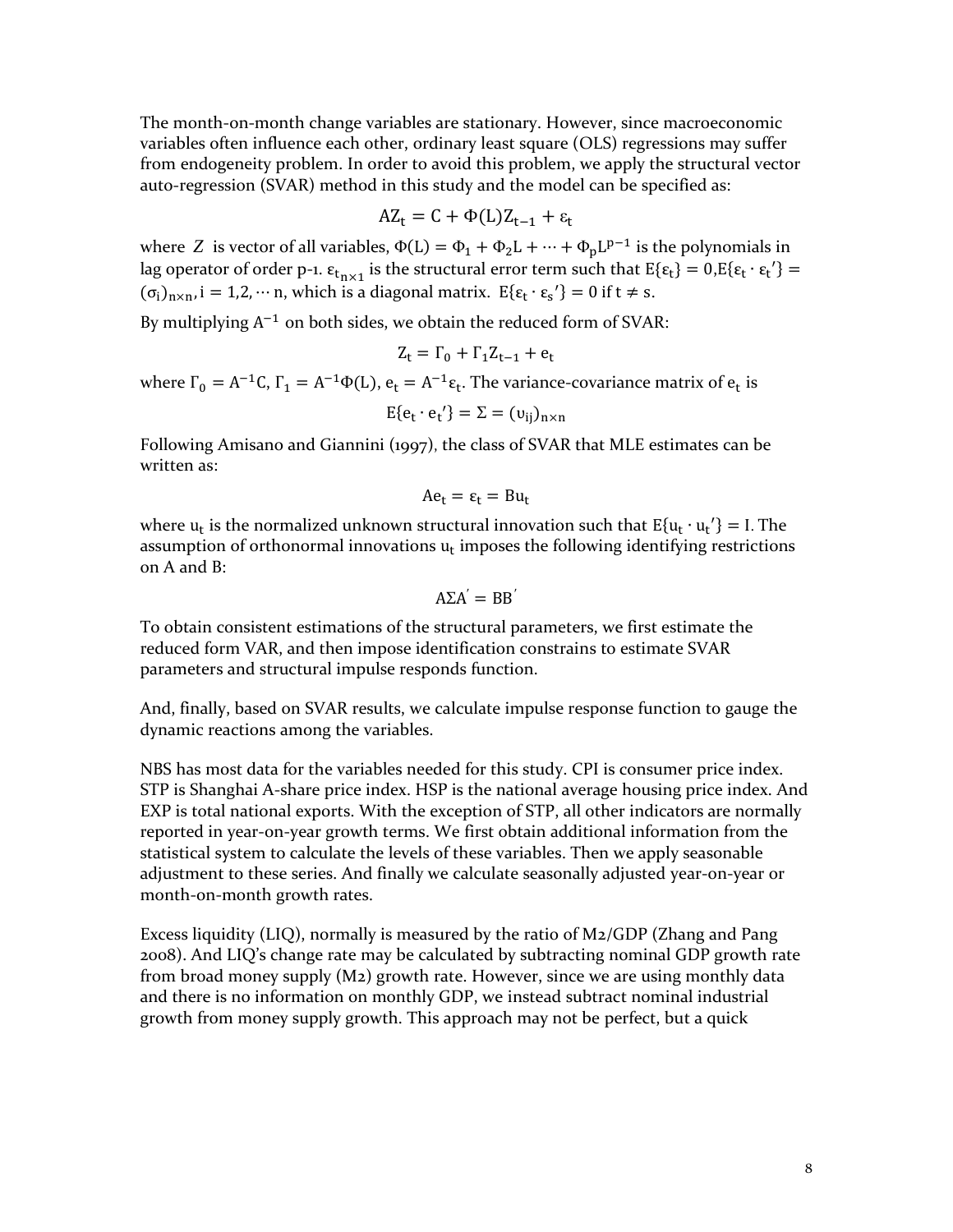examination of GDP and industrial production suggest that the two variables show fairly synchronized movements (see Chart ).<sup>4</sup>



**Chart 3.** GDP and Industrial Value Added: Growth Rates and Trends, 1990-2008 (%)

Source: CEIC Data Company.

l

Output gap (GAP) is defined as the percentage change of real industrial production relative to its HP trend. Thus, the higher the GAP, the less the overcapacity problem of production. Export (EXP) variable is also included, which may serve as a reasonable substitute for GAP but may also contain additional information in explaining behavior of CPI inflation.

There are several candidates for the interest rate variable: interbank rates, government bond yields or base lending rates. Each of them has its own advantages and disadvantages in terms of measuring the actual costs of capital in China. So far, however, both the interbank markets and government bond markets are not very liquid. And the base interest rates remain the most important interest rates in China. Therefore, we choose the one-year base lending rate as the representative interest rate in this study.

We adopt the real effective exchange rate index calculated by Citigroup as the representative variable for exchange rate. This is an average exchange rate index based on bilateral trade weights, adjusted for both domestic and overseas inflation rates.

Summaries of statistical descriptions of both year-on-year and month-on-month variables are reported in the Appendix (Appendix Tables A1 and A3).

## **Estimation Results Using Year-on-Year Growth Data**

In this section we present results from empirical estimation using year-on-year growth data. We first employ ADF test to determine orders of the unit root in every variable.

 Normal growth of industrial production is calculated as a product of real growth of industrial value-added and producer price index, both of which are directly available at the NBS data base.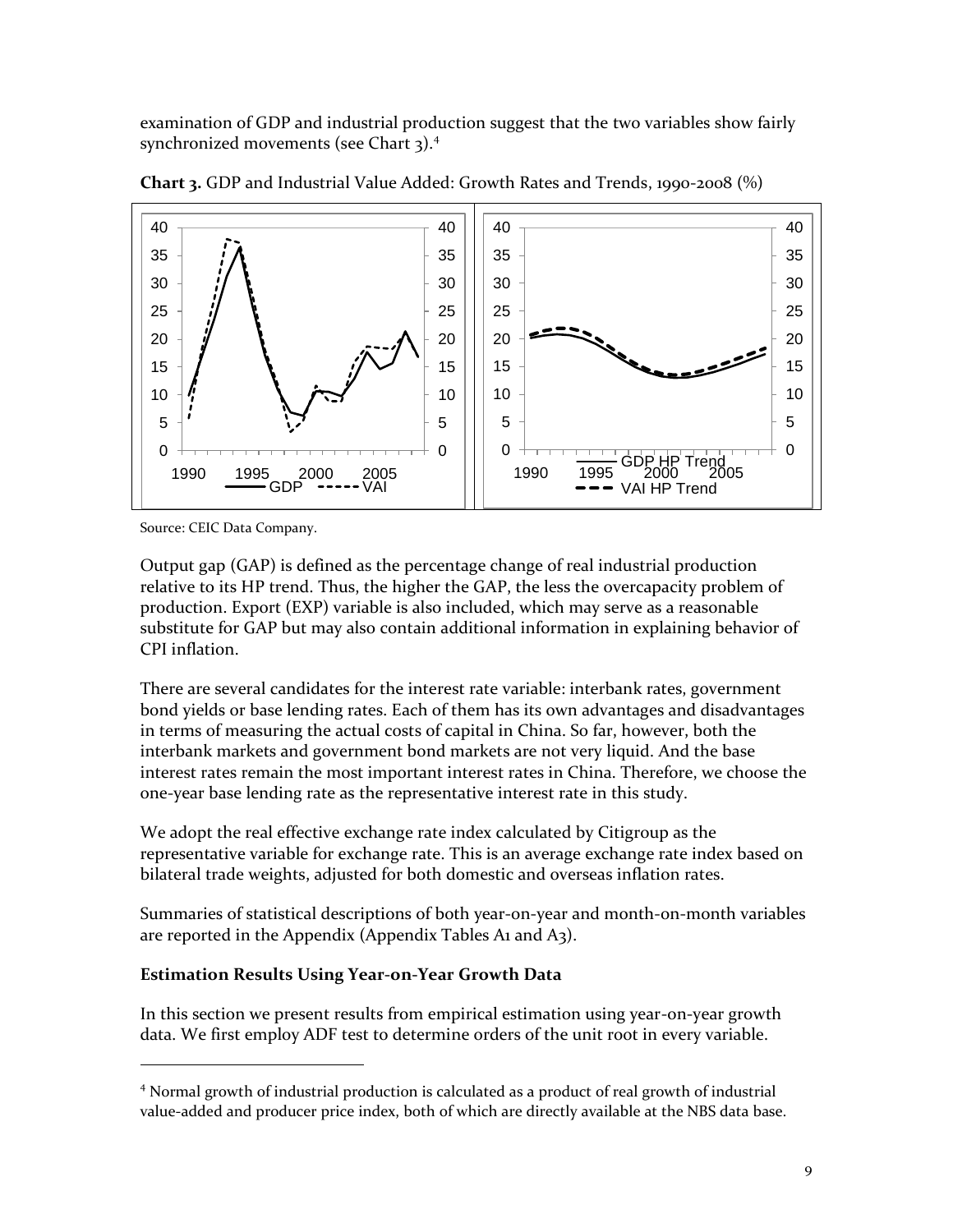According to the ADF test, we then employ Johansen co-integration test to determine the number of co-integration vectors and identify the long run equilibrium relations among variables. Finally, based on Johansen Co-Integration test, we build vector error correction model (VECM) and examine the short run dynamic causal relationships between variables through VEC Granger Causality test.

Before building VECM model, we need determine the order(s) of the unit root in every variable. Only if all the variables are integrated of the same order, co-integration analysis is valid. ADF test results show that all the variables except output gap are integrated of order one, I(1), and the first order difference of every I(1) variable is stationary (see Table A2 in Appendix). Lag orders are determined based on minimizing Schwarz information criterion (SIC).

In order to identify long run determinants of inflation, we adopt HSP, STP, LIQ and EXP as explanatory variables for CPI.<sup>5</sup> To determine the lag orders, we first estimate level VAR which uses the original series (not the differenced series). Then the lag orders used in Johansen co-integration procedure are chosen by minimizing the information criterion, SIC as before. Co-integration test and the diagnostic check among CPI, HSP, STP, LIQ and EXP confirm that the model is well fitted (Table 1).<sup>6</sup>

Since there is only one co-integration relation, we normalize the coefficient of CPI to 1 and identify this relation as CPI equation. LIQ, HSP, STP and EXP are significant at 1% significant level (Table  $2$ ).<sup>7</sup> All the variables are consistent with our hypothesis. In the long run, large liquidity, rising asset prices and export lead to high inflation, defined by the following equation:

 $CPI_t = -0.073 + 0.223HSP_t + 0.041STP_t + 0.358LIQ_t + 0.132EXP_t + u_{c,t}$ 

l

 $5$  During our exercises initially we also included real exchange rates and real effective exchange rates as independent variables of CPI. However, both variables performed poorly in the CPI equation. Therefore, only report the results without these two explanatory variables.

 $6$  Both of the trace statistic and maximum eigenvalue statistic imply unique co-integration relation. LM test for serial autocorrelation shows that we cannot reject the null hypothesis that there is no serial correlation in residual matrix at 5% significant level. JB test for normality shows that residual vectors follow joint normal distribution at 5% significant level. Therefore, residual diagnostic check implies the model is fitted well.

<sup>&</sup>lt;sup>7</sup> Note that since variables in co-integration equation are non-stationary, traditional t-test is invalid and we shall use Likelihood Ratio (LR) testing the co-integration vector. Significant test statistics about the adjustment coefficient follows standard distribution for co-integration equation as a whole is stationary.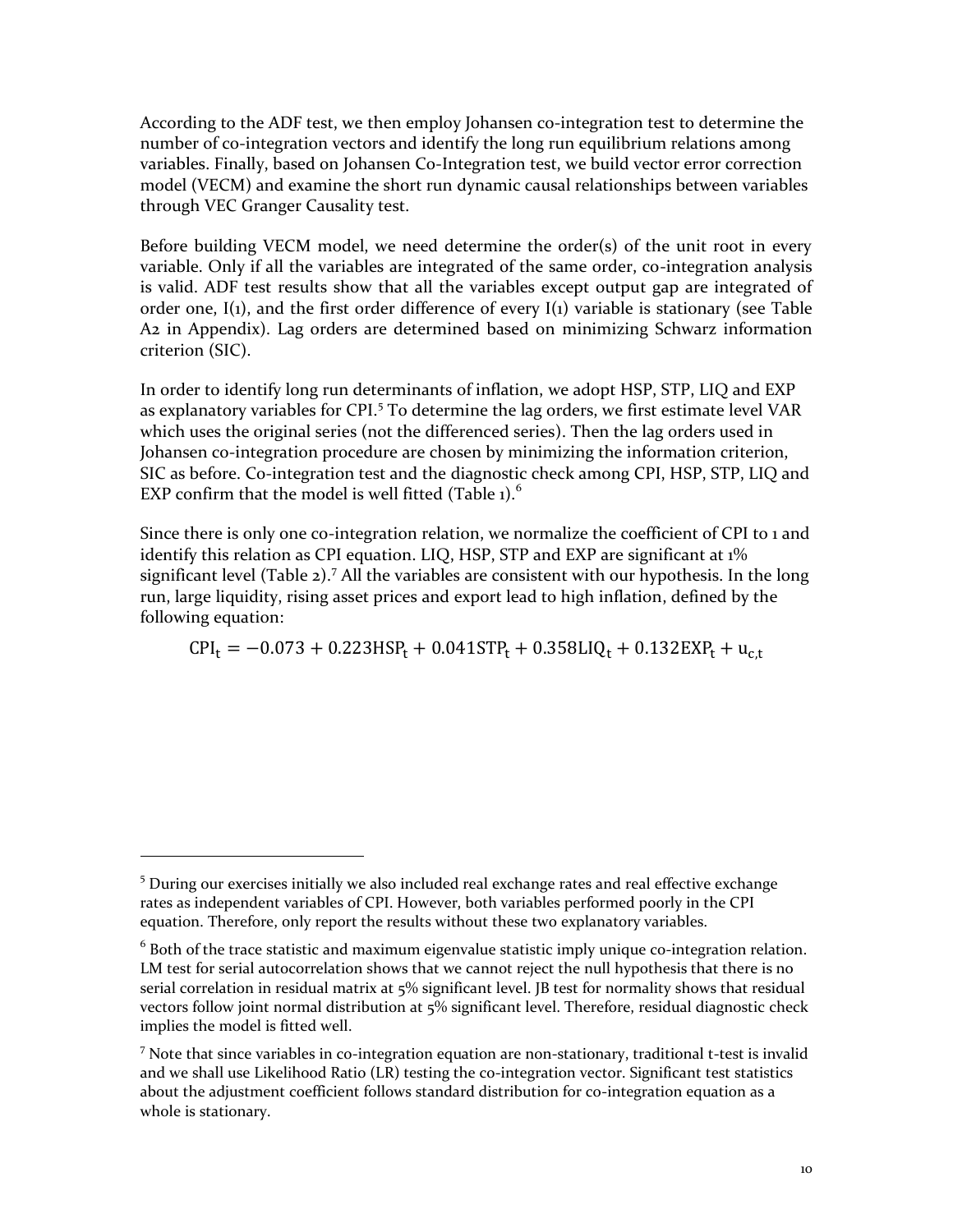| H <sub>o</sub> | $\lambda_{\text{trace}}$ Statistic test |           |                                                             | $H_{o}$     | $\lambda_{\text{max}}$ Statistic test |                  |                |  |  |
|----------------|-----------------------------------------|-----------|-------------------------------------------------------------|-------------|---------------------------------------|------------------|----------------|--|--|
|                | H <sub>1</sub>                          | statistic | critical value                                              |             | H <sub>1</sub>                        | <b>Statistic</b> | critical value |  |  |
| $r = 0$        | r > 0                                   | $92.12**$ | 76.97                                                       | $r = 0$     | $r=1$                                 | $51.65***$       | 34.81          |  |  |
| $r \leq 1$     | r > 1                                   | 40.47     | 54.08                                                       | $r=1$       | $r=2$                                 | 19.96            | 28.59          |  |  |
| $r \leq 2$     | r > 2                                   | 20.5      | 35.19                                                       | $r = 2$     | $r = 3$                               | 13.03            | 22.3           |  |  |
| $r \leq 3$     | r > 3                                   | 7.48      | 20.26                                                       | $r = 3$     | $r=4$                                 | 6.53             | 15.89          |  |  |
| $r \leq 4$     | r > 4                                   | 0.95      | 9.16                                                        | $r=4$ $r=5$ |                                       | 0.95             | 9.16           |  |  |
|                | <b>Residual diagnostic check</b>        |           |                                                             |             |                                       |                  |                |  |  |
|                |                                         |           | LM test for $AR(1)$ : P-value of Chi-square statistic=0.708 |             |                                       |                  |                |  |  |
|                |                                         |           | JB test for Normality: P-value Chi-square statistic=0.527   |             |                                       |                  |                |  |  |

**Table 1**. Johansen Cointegration Test and Diagnostic Check

Note: "\*\*" denotes significant at 5% significant level. Source: Authors' estimation.

In other words, *cetris paribus*, a 1 percent increase in the growth of excess liquidity, house price, stock price and export would, respectively, increase CPI by 0.36 percent, 0.22 percent, 0.04 percent and 0.13 percent increase in CPI inflation. However, stock, excess liquidity and export are considered weak exogenous variables given that their adjustment coefficients are statistically insignificant (Table 2).

**Table 2**. Inflation Equation and Adjustment Coefficient estimation

| CPI                           | <b>HSP</b>  | STP         |             | EXP         |            |  |  |  |
|-------------------------------|-------------|-------------|-------------|-------------|------------|--|--|--|
| <b>Cointegration Equation</b> |             |             |             |             |            |  |  |  |
|                               | $-0.223***$ | $-0.041***$ | $-0.358***$ | $-0.132***$ | $0.073***$ |  |  |  |
| <b>Ajustment Coefficinet</b>  |             |             |             |             |            |  |  |  |
| $-0.095***$                   | $0.291**$   | $-0.723$    | 0.244       | 0.327       |            |  |  |  |
| $(-0.019)$                    | $(-0.120)$  | $-O.421)$   | $(-0.136)$  | $(-0.361)$  |            |  |  |  |

Note: "\*\*\*", "\*\*" and "\*"denote significant at 1%, 5% and 10% significant levels, respectively. Source: Authors' estimation.

Base on the co-integration analyses above, we build ECM model and then apply VEC Granger Causality test on differentiated variables to examine the short run dynamic causal relationships. The ECM model for CPI equation is as follows:

 $\Delta$ CPI<sub>t</sub> = -0.095CoEQ<sub>t</sub> + 0.261 $\Delta$ CPI<sub>t-1</sub>-0.139 $\Delta$ CPI<sub>t-2</sub>+0.032 $\Delta$ CPI<sub>t-3</sub>  $-0.036\Delta HSP_{t-1} + 0.015\Delta HSP_{t-2} - 0.003\Delta HSP_{t-3} - 0.002\Delta STP_{t-1}$  $-0.008\Delta STP_{t-2}-0.004\Delta STP_{t-3}-0.109\Delta LIQ_{t-1}-0.074\Delta LIQ_{t-2}$  $-0.026\Delta L IQ_{t-3} - 0.002\Delta EXP_{t-1} - 0.011\Delta EXP_{t-2} + 0.005\Delta EXP_{t-3}$  $+$   $e_{c,t}$ 

where COEQ is the co-integration equation part.

VEC Granger Causality Test results confirm that housing price, stock price, excess liquidity and export are Granger causes of CPI inflation (Table 3). This means that these factors are linearly informative in predicting CPI inflation. But the reversal causal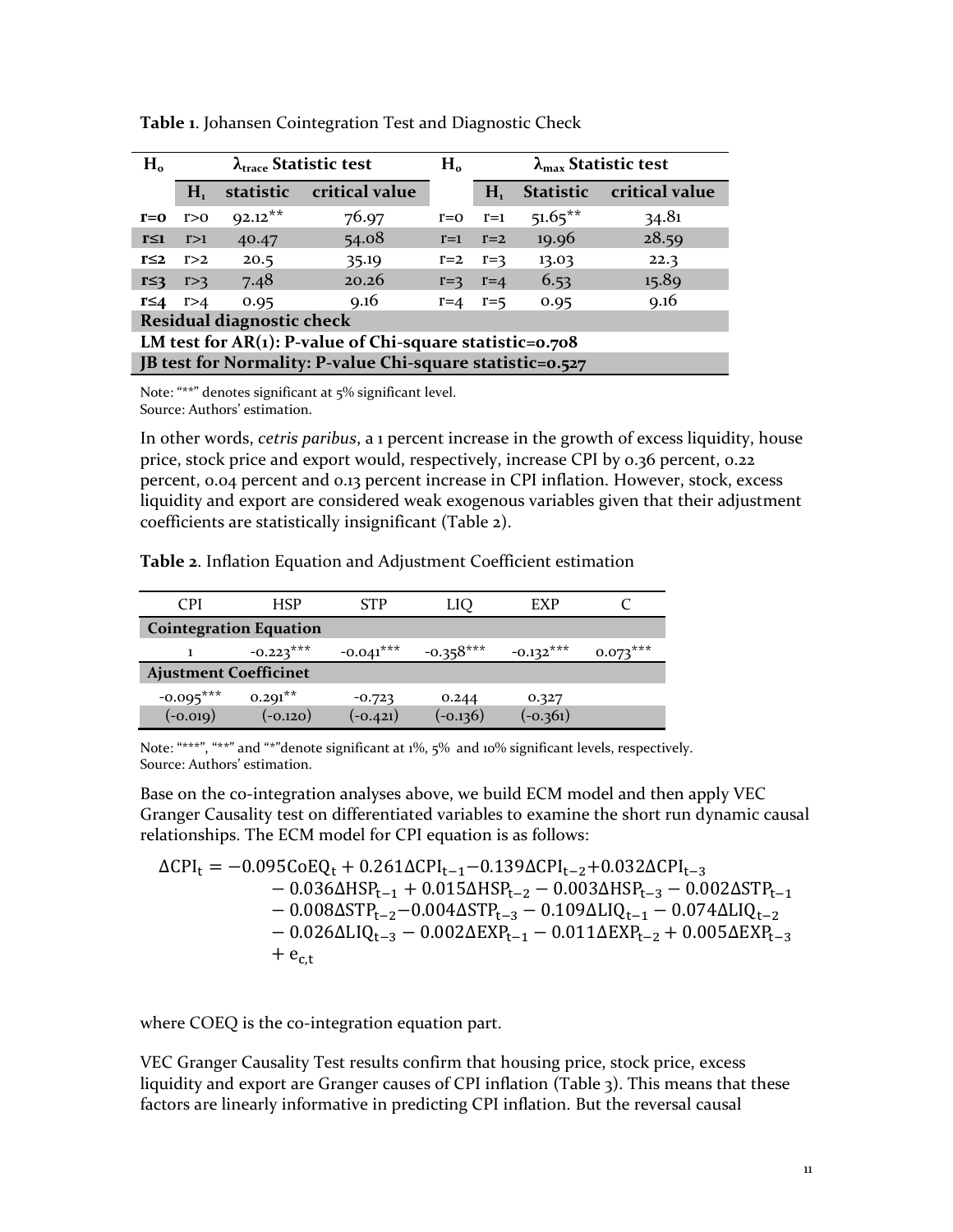relationship does not hold. Furthermore, variance decomposition shows that excess liquidity is the most important factor other than CPI itself to explain the variance of differenced CPI, which on average, accounts for 12.69% of CPI variance. Export, house price and stock price account for 6.4%, 1.73% and 0.15%, respectively.

|                     | ∧срі          | ∧hsp       | $\bigtriangleup$ STP | ∆LIQ  | ∧exp  |
|---------------------|---------------|------------|----------------------|-------|-------|
| $\triangle$ CPI     |               | 0.253      | 0.149                | 0.184 | 0.145 |
| $\Delta$ HSP        | $0.003***$    |            | 0.652                | 0.536 | 0.372 |
| $\triangle$ STP     | $0.012**$     | $0.001***$ |                      | 0.605 | 0.129 |
| $\Delta \text{LIQ}$ | $0.000^{***}$ | 0.345      | 0.831                |       | 134   |
| $\wedge$ EXP        | $0.025***$    | 0.345      | $0.025***$           | 0.173 |       |

**Table 3**. VEC Granger Causality Test

Note: the null hypothesis is that variable in the column does not Granger cause the variable in the row. "\*\*\*", "\*\*" and "\*"denote significant at 1%, 5% and 10% significant levels, respectively.

#### **Estimation Results Applying Month-on-Month Growth Data**

We now turn to analysis of the month-on-month growth data. The ADF test suggest that, with the exception of real interest rate (INT) and real effective exchange rate (REER), all month-on-month variables are stationary,  $I(\rho)$  (Table A4). For this reason, we use the first order difference of INT and REER in models to be constructed later in the paper.

To identify the structural parameters in the SVAR model, we first estimate the reduced form VAR. The lag orders are determined according to the information criteria, SIC. Since the aim is to estimate the structural parameters and the parameters in the reduced form do not have economic interpretation, for saving space, we do not report the VAR estimation results here.

Based on the VAR estimation, we can conduct Granger Causality test to check the short run dynamic relations among the variables (Table 6). In summary, output gap, exports, excess liquidity, housing prices, stock prices, and first-order differences of both interest rate and exchange rate all Granger cause CPI. Output gap, stock prices and interest rates Granger cause housing prices. But only exchange rate Granger causes stock prices.

In the estimation procedure of the Structural VAR, the key step is to set the identification constraints for the structural parameters. We do this by resorting to theoretical considerations. Our rationale is as follows: the monetary authority usually adjust the level of interest rate according to price levels; this change in interest rate will probably result in changes in saving, investment and real effective exchange rate through capital flow; as such, liquidity and export change; investment and export will lead to movement of output; furthermore, movement in real sector will influence asset prices; therefore, changes in real sector and asset prices lead to inflation movement.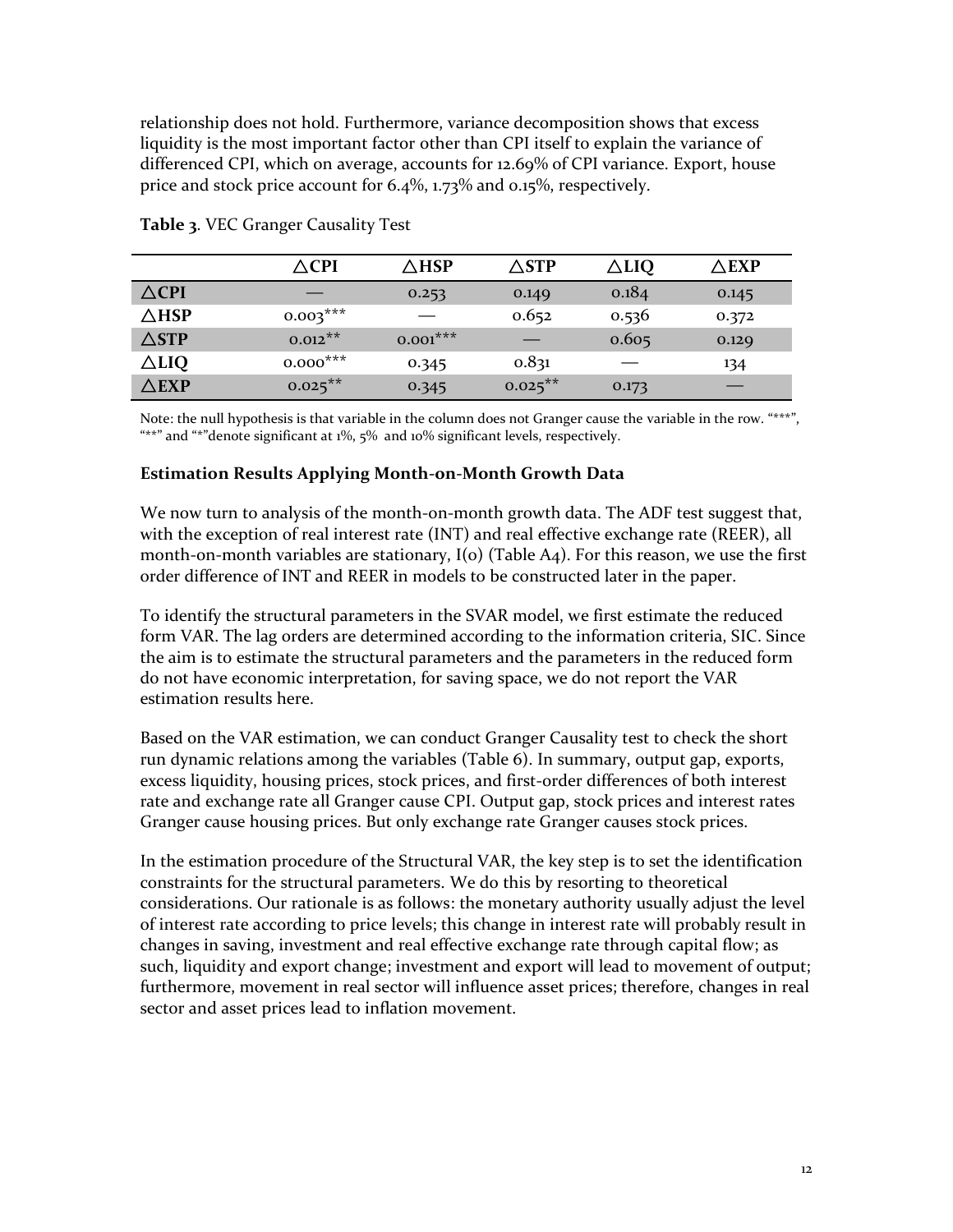|              | <b>CPI</b>   | GAP       | <b>EXP</b> | LIQ                      | <b>HSP</b> | <b>STP</b> | $\Delta$ reer | $\Delta$ r |
|--------------|--------------|-----------|------------|--------------------------|------------|------------|---------------|------------|
| <b>CPI</b>   |              | $0.00***$ | $0.04***$  | $0.01***$                | 0.34       | 0.11       | $0.03***$     | $0***$     |
| <b>GAP</b>   | $0.00^{***}$ |           | 0.15       | $0.00***$                | 0.28       | 0.32       | $0.00^{**}$   | $\Omega$   |
| <b>EXP</b>   | $0.02$ **    | 0.13      |            | 0.39                     | $0.06*$    | 0.37       | 0.19          | 0.01       |
| LIQ          | $0.00***$    | 0.28      | $0.00***$  | $\overline{\phantom{0}}$ | 0.72       | 0.23       | $0.09^*$      | 0.07       |
| <b>HSP</b>   | 0.37         | 0.91      | 0.77       | 0.93                     |            | o.88       | 0.16          | 0.44       |
| <b>STP</b>   | $0.02***$    | 0.52      | 0.33       | 0.32                     | $0.07*$    |            | 0.13          | 0.36       |
| <b>DREER</b> | 0.85         | 0.26      | $0.09^*$   | 0.27                     | 0.23       | 0.11       |               | o.88       |
| <b>DINT</b>  | $0.10^*$     | $0.03***$ | $0.04***$  | 0.14                     | 0.29       | 0.10       | $0.00^{**}$   |            |
| <b>All</b>   | $0.00***$    | $0.06*$   | $0.02**$   | 0.56                     | 0.20       | 0.52       | 0.12          | $0.00***$  |

**Table 6**. VAR Granger Causality Test Results/Block Exogeneity Wald test

Note: the null hypothesis is that variable in the column does not Granger cause the variable in the row. "\*\*\*", "\*\*" and "\*"denote significant at 1%, 5% and 10% significant levels, respectively. Source: Authors' estimation.

Our logic is supported by the results of Granger causality test shown (Table 6). We set the order of the variables in SVAR as DINT, DREER, LIQ, EXP, GAP, STP, HSP and CPI. In order to identify the structural parameters, we need to set certain constraints. Granger causality test sheds some light on this. Consider house price(HSP) and stock price(STP), real effective exchange rate(REER) and output gap(GAP) do not Granger change HSP and STP in the sense of predictive information. Therefore, we set the coefficients of REER and GAP to zero in the equations of HSP and STP, respectively. Then we set the identification constraints as:

$$
A = \begin{bmatrix} a_{11} & 0 & 0 & 0 & 0 & 0 & 0 & a_{18} \\ a_{21} & a_{22} & 0 & 0 & 0 & 0 & 0 & 0 \\ a_{31} & a_{32} & a_{33} & 0 & 0 & 0 & 0 & 0 \\ a_{41} & a_{41} & a_{43} & a_{44} & 0 & 0 & 0 & 0 \\ a_{51} & a_{52} & a_{53} & a_{54} & a_{55} & 0 & 0 & 0 \\ a_{61} & 0 & a_{63} & a_{64} & 0 & a_{66} & 0 & 0 \\ a_{71} & 0 & a_{73} & a_{74} & 0 & a_{76} & a_{77} & 0 \\ a_{81} & a_{82} & a_{83} & a_{84} & a_{85} & a_{86} & a_{87} & a_{88} \end{bmatrix}, B = \begin{bmatrix} b_1 & 0 & 0 & 0 & 0 & 0 & 0 \\ 0 & b_2 & 0 & 0 & 0 & 0 & 0 & 0 \\ 0 & 0 & b_3 & 0 & 0 & 0 & 0 & 0 \\ 0 & 0 & 0 & b_4 & 0 & 0 & 0 & 0 \\ 0 & 0 & 0 & 0 & b_5 & 0 & 0 & 0 \\ 0 & 0 & 0 & 0 & 0 & b_6 & 0 & 0 \\ 0 & 0 & 0 & 0 & 0 & 0 & b_7 & 0 \\ 0 & 0 & 0 & 0 & 0 & 0 & 0 & b_8 \end{bmatrix}
$$

After setting the identification constraints, we use Maximum Likelihood Estimation (MLE) to estimate A and B, then we can identify the following structural equations:

 $CPI_t = -0.0005 - 0.003HSP_t + 0.001STP_t + 0.01GAP_t + 0.001EXP_t + 0.011LIQ_t$  $-0.013DREER_t - 0.935DINT_t + 1.064CPI_{t-1} + 0.005HSP_{t-1} + 0.003STP_{t-1}$ +  $0.004GAP_{t-1}$  +  $0.0006EXP_{t-1}$  +  $0.007LIQ_{t-1}$  -  $0.002DREER_{t-1}$ +  $0.061$ DINT<sub>t-1</sub> +  $\varepsilon_{8,t}$ 

 $HSP_t = 0.002 + 0.032STP_t + 0.01EXP_t + 0.101LIQ_t - 0.468DINT_t + 0.359CPI_{t-1}$ +  $0.145HSP_{t-1}$  +  $0.021STP_{t-1}$  +  $0.065GAP_{t-1}$  -  $0.052EXP_{t-1}$  +  $0.121LIQ_{t-1}$  $-0.145DREER_{t-1} - 0.217DINT_{t-1} + \varepsilon_{7,t}$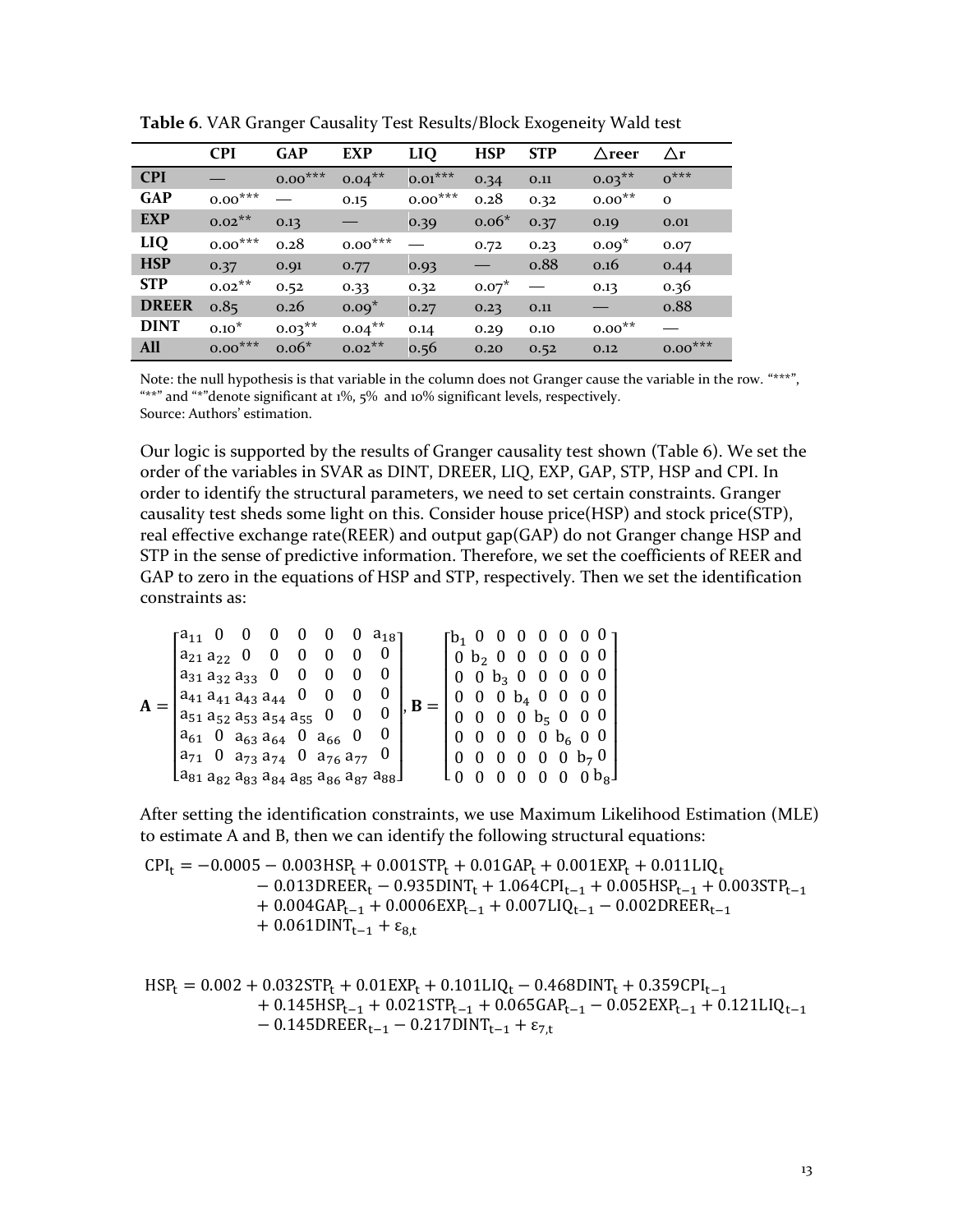$STP_t = -0.002 - 0.12EXP_t + 0.254LIQ_t - 3.644DINT_t + 5.70CPI_{t-1} + 0.219HSP_{t-1}$ +  $0.129STP_{t-1} - 0.374GAP_{t-1} - 0.097EXP_{t-1} + 0.21LIQ_{t-1}$  $-0.781DREER_{t-1} + 2.791DINT_{t-1} + \varepsilon_{6,t}$ 

Based on the SVAR model estimated above, we generate CPI impulse responses to one standard deviation in LIQ, EXP, GAP, STP, HSP, DINT, and DREER, respectively (Chart 4). Most of the impact of the various shocks on CPI occurs within the first 5 months, and after 10 months both accumulated and marginal impulse responses are very small and almost unchanged.

It is found that impulse of excess liquidity and output gap has similar impact on CPI growth. The impact gets to its peak after one period and then decline sharply. Initially CPI growth corresponds to a shock in stock price positively but the marginal responses turn to be negative in the second month and positive again in the third month. But house price growth impact CPI growth negatively initially, and then marginal effects turn to be positive in the second month and peak at the third month. In addition, real interest rate and real effective interest rate have negative effects on CPI.

Moreover, structural variance decomposition shows that excess liquidity and output gap are the two most important factors to explain the variance of CPI inflation, which on average, account for 22.24% and 33.17% of CPI variance. However, housing price and stock price, on average, account for 0.06% and 1.38% of CPI variance.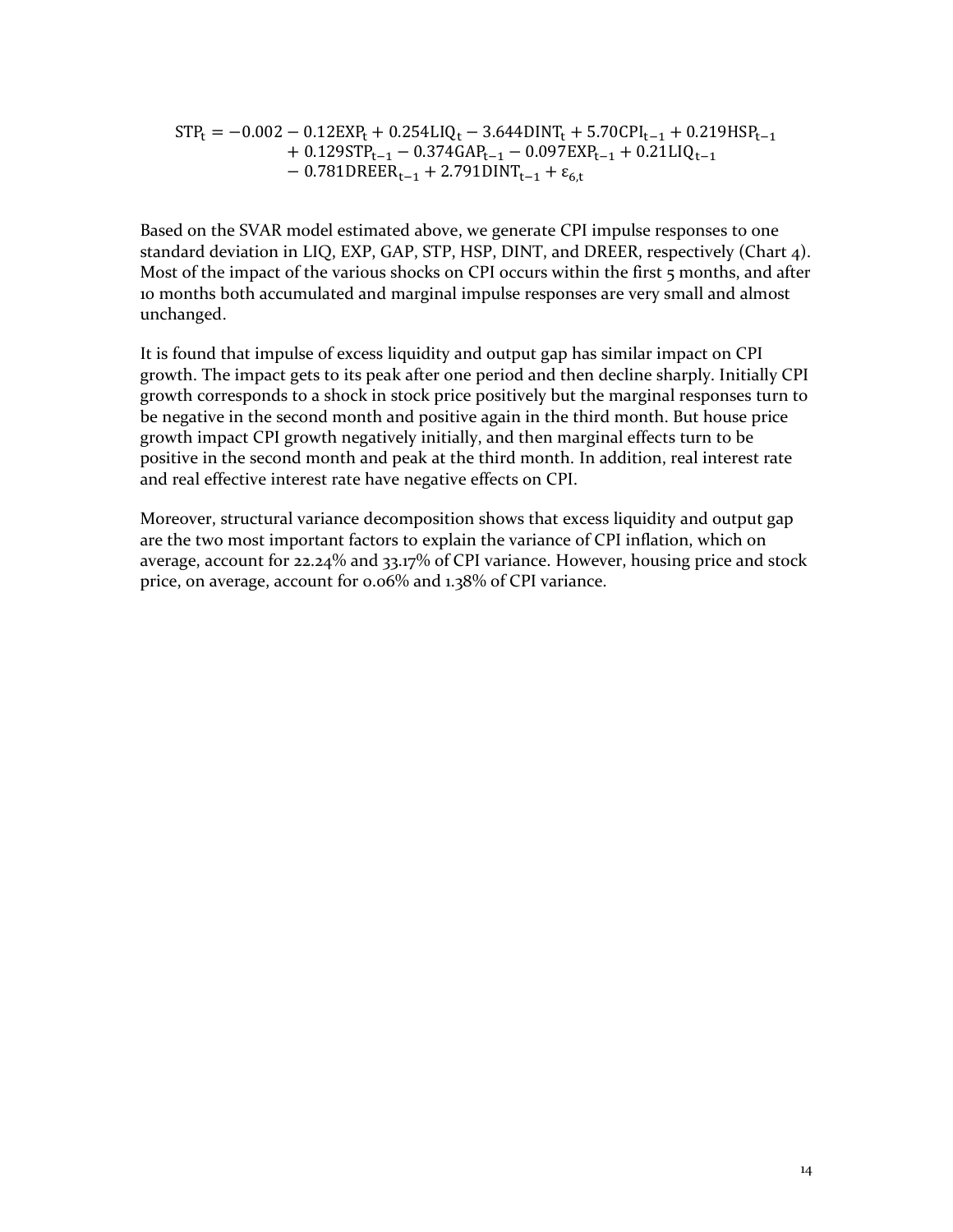

**Chart 4**. Impulse Responses of CPI to External Shocks

Source: Authors' estimation.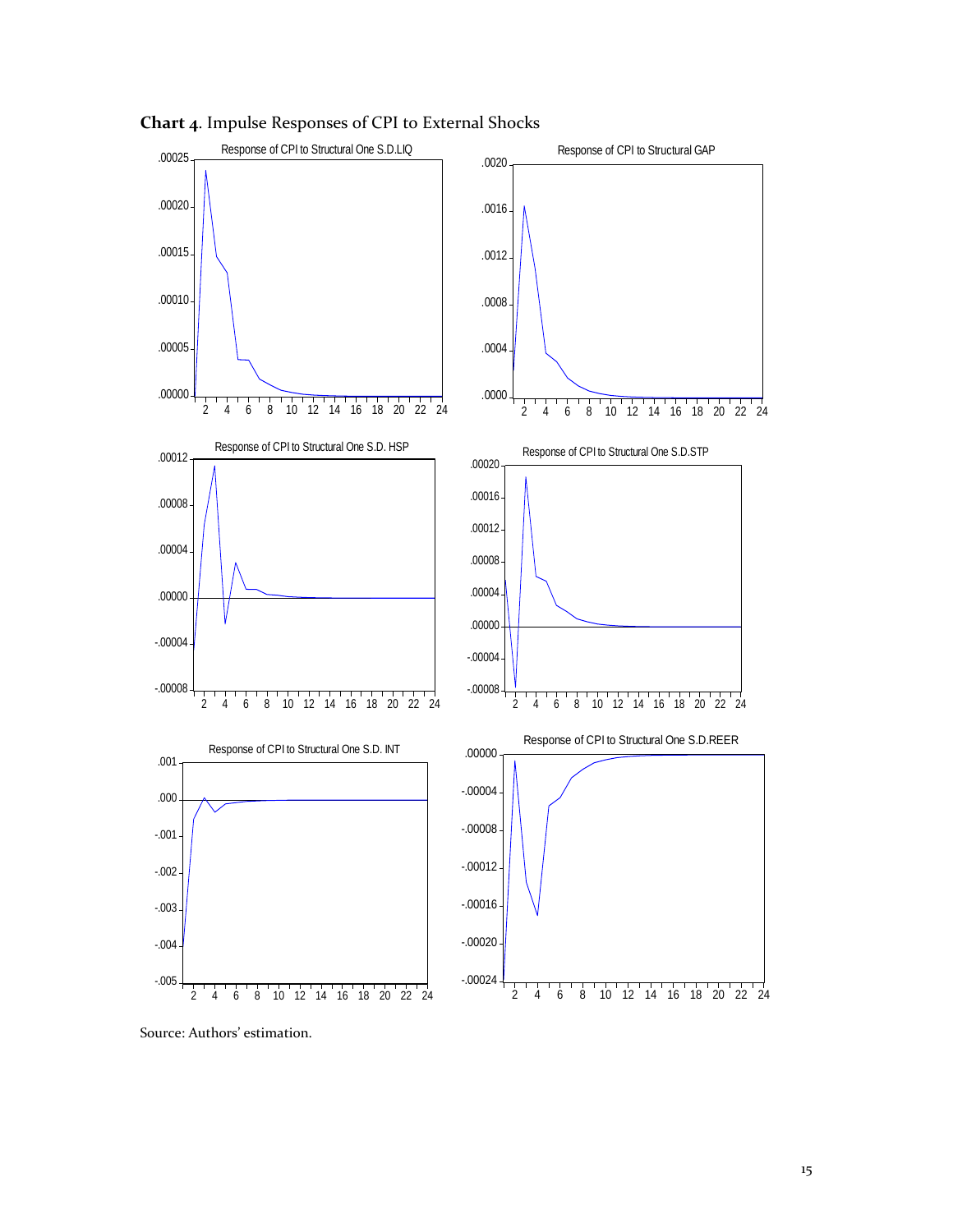#### **Summary of the Findings**

Inflation has been a constant macroeconomic risk for China since economic reforms began in the late 1970s. High inflation in 1988 contributed at least in part to political instability in early 1989. In 1994, 2004 and 2007, inflation also risked destabilizing macroeconomic conditions. And, again in early 2010, even though the global economy barely started to recover, inflation is already the subject of contentious policy debate in China.

In this study, we took a step back from the heated policy discussion by asking a more fundamental question: which factors determine China's inflation? Through careful quantitative exploration of the Chinese data, we hope to gain better understanding about factors influencing inflation trajectory. Such understanding should help improve our abilities in predicting future inflation and recommending sensible policies.

We include four sets of explanatory variables for inflation in China: excess liquidity, output gap, asset prices (housing and stock prices), and policy instruments (interest rate and exchange rate). Liquidity is probably the single most important determinant of inflation, according to economic theory. Past experiences, however, suggest that structural factors such as overcapacity may also play an important role.

Correlations between asset prices and inflation and their implications for monetary policy are a new hot topic for discussion, especially after onset of the U.S. financial crisis in 2008- 09. Critical questions have been raised about the need for PBOC to pay attention to asset prices when making monetary policy decisions. Finally, we also include interest rate and exchange rate variables to see if these instruments are effective measures managing inflation problems in China.

We gathered a set of monthly data from January 1998 to July 2009. We first calculate the levels of economic indicators and then compute both year-on-year and month-on-month growth data, having conducted seasonal adjustment. NBS conventionally reports year-onyear growth data for most economic indicators, although month-on-month data probably offer more information about current momentum. We analyze the two sets of data in this paper to provide comparison.

According to ADF test, the year-on-year growth variables are non-stationary I(1), but the first order differences are stationary  $I$ (o). Therefore we apply the Johansen cointegration approach to identify the long-run equilibrium relations between inflation rate and other variables. We then build ECM model and apply the Granger Causality test to examine short-run dynamic causal relations.

The month-on-month growth variables are stationary, with the exception of interest rate and exchange rate. Therefore we first estimate the reduced form of VAR, based on which we conduct Granger Causality test to check the short-run dynamic relations. And then we identify parameters of the structural VAR, based on which we generate impulse responses of CPI to one standard deviation of the explanatory variables.

Findings from two sets of examinations are generally consistent with each other. According to the estimated long-run equilibrium relation based on year-on-year data, a 1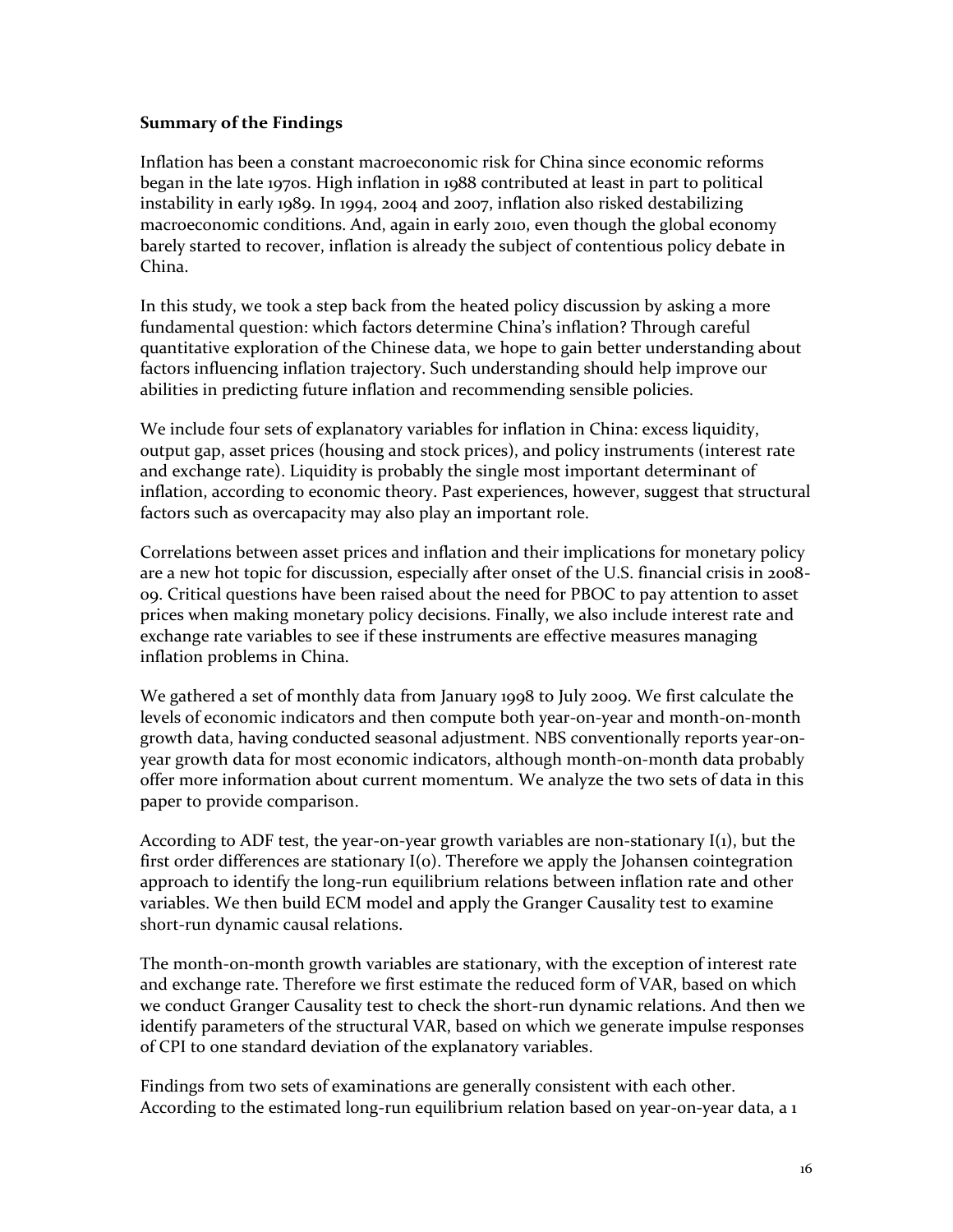percent increase in excess liquidity, housing price, stock prices and exports would, respectively, lead to increase in CPI by 0.35 percent, 0.22 percent, 0.04 percent and 0.13 percent. Statistical tests also confirm excess liquidity, exports, housing prices and stock prices Granger causing inflation in the short-run dynamics.

Again, statistical tests, based on VAR estimation employing month-on-month growth data, also confirm excess liquidity, output gap, exports, and stock prices Granger causing inflation in the short-run dynamics.

The direct effects of real interest rates and real effective exchange rates on inflation are complicated. These two policy instruments in general do not Granger cause inflation, although real interest rate was found causing inflation at 10 percent significance level, in the case of month-on-month data. Surprisingly, evidences of CPI Granger causing changes in real interest rates were much stronger statistically.

Such results should be interpreted with caution. Since the authorities still pay a lot of attention to the quantity variables of monetary policy (such as bank loan and money supply), the price variables (such as interest rates and exchange rates) could become nonbinding. Therefore, it is possible that liquidity measures are often still more effective in controlling inflation in China. But we shouldn't assume that interest rates and exchange rates are not effective. At least interest rates and exchange rates do affect housing prices and interest rates affect stock prices. Both asset prices have important spillovers on inflation. But the findings also suggest that further reforms of the monetary policy system is necessary.

The impulse response analyses find that shocks to excess liquidity, output gap, exports, housing prices and stock prices have positive accumulated impacts on CPI. Interestingly, most responses occur within the first five months and gradually disappear after 10 months. While both housing prices and stock prices have generally positive impacts on inflation, the monthly trajectories are more complicated with negative effects in some months. Overall, according to structural variance decomposition, output gap and excess liquidity have the largest effects on inflation while housing prices have the smallest effect.

## **Concluding Remarks**

Before drawing any policy implications, we should be aware of the shortcomings of the analyses in this study. One methodological problem is with the Granger causality test. The test only identifies time sequence of different events. To be certain about the actual causal relations, we need to conduct large number of experiment. That, however, is beyond the scope of this study.

A more fundamental drawback is quality of data, especially price data. During the past decade, NBS made important efforts to improve quality of statistical data. But there are still evidences about biases of the official data, particularly the GDP data. CPI inflation is widely believed to be under-reported. One possible cause is that the computed rental equivalent only accounts for a little over 10 percent of the CPI basket, while the actual spending is much higher. Distortions to housing price index are, perhaps, even greater.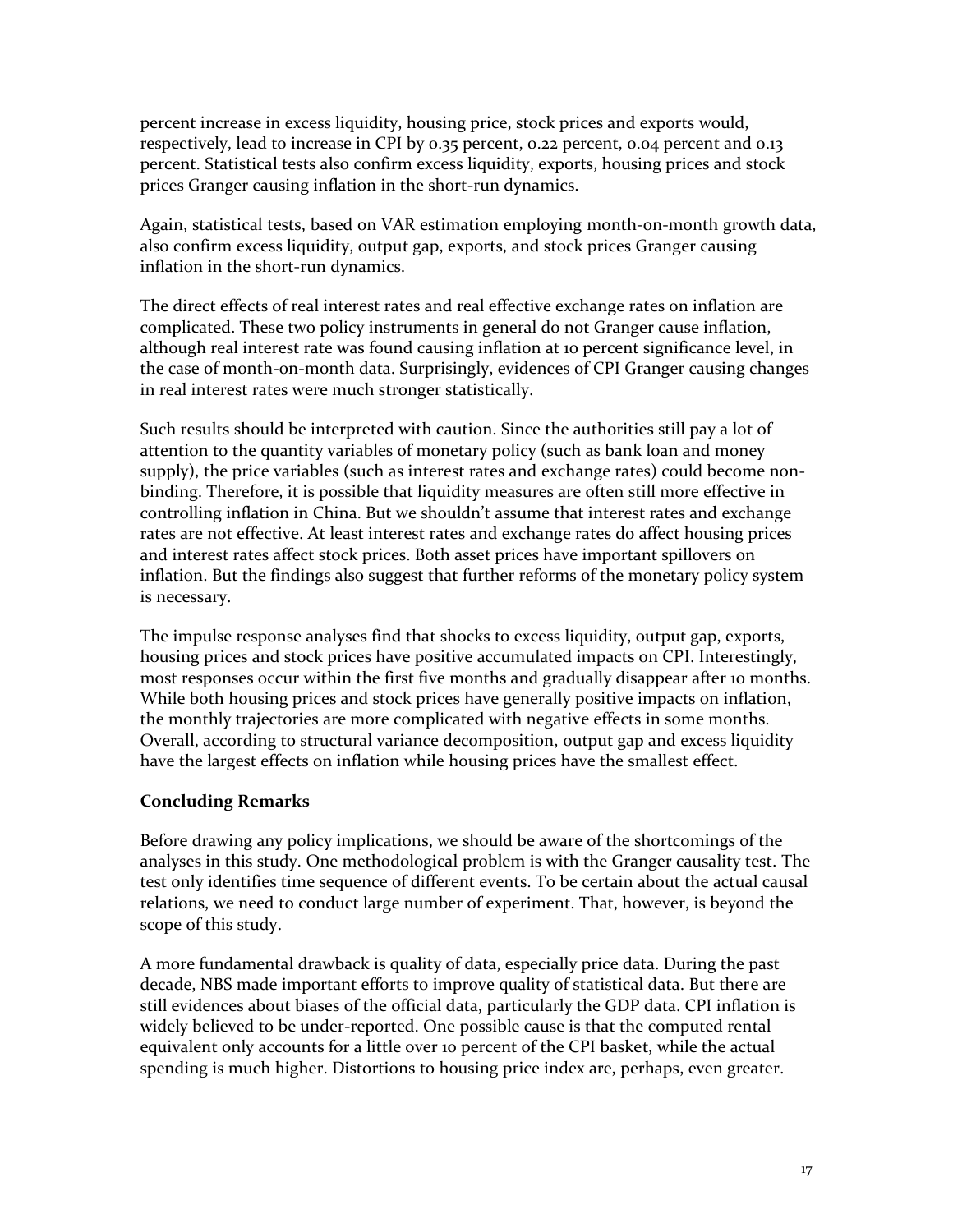In this study, we employ official data for the analyses as we do not have the resources to correct the possible distortions. Therefore, one possible improvement on this study is to gather more reliable information, including through collection of survey data, to adjust the official data. Another possible progress is to explore the dynamic interactions among inflation, excess liquidity and asset prices. We plan to deal with that in a separate paper.

Nevertheless, findings of this study should help enhance our understanding about the inflation picture in China. The empirical analyses provide unambiguous confirmation about excess liquidity, output gap, housing prices and stock prices causing inflation. So long as the central bank is concerned about potential inflation, it should not sit idle when excess liquidity surges. According to findings of this paper, largest response of inflation to liquidity occurs within 2-3 months.

Practical experiences, however, suggest that CPI may not always follow liquidity sensitively. This may be because overcapacity is capping prices, like what happened in 1998-98 and 2008-09 in China. We find output gap variable has greater impact on inflation than most other variables.

Therefore, the fact that high inflation did not materialize in 2009 following surge of liquidity should not be taken as evidence that "quantity theory of money" doesn't work in China. It's simply because effects of excess liquidity and effects of overcapacity offset each other. In fact, we can confidently predict that as overcapacity problems begin to ease following recovery of exports, inflation pressures are likely to mount rapidly.

More importantly, when CPI is capped by overcapacity, large liquidity may fuel asset bubbles. In the U.S. before the current financial crisis, cheap and abundant liquidities boosted housing prices, while CPI remained stable. In China in 2009, extraordinary credit expansion also pushed up housing prices across the country, but CPI continued to decline due to widespread overcapacity. According to traditional macroeconomic theory, the central bank should do nothing as long as CPI is stable.

But asset bubbles could eventually destabilize macroeconomic conditions. This study confirms positive spillovers from asset prices to CPI. So it's only a matter of time. The recent American experiences also indicate that eventual collapse of asset bubbles could have major adverse effects on consumption, investment and prices. Therefore, PBOC should at least monitor and possibly intervene in the asset markets, when necessary, in order to maintain macroeconomic stability.

Finally, limited effectiveness of interest rates and exchange rates suggest that, at least for now, PBOC should probably focus more on liquidity conditions in controlling inflation. Interest rates and exchange rates are still useful instruments, possibly through their influences on asset prices. More importantly, PBOC should accelerate reform of the monetary policy system, transitioning from over-reliance on quantity control to interest rate- and exchange rate-centered policy system. But this requires market-based interest rates and exchange rates.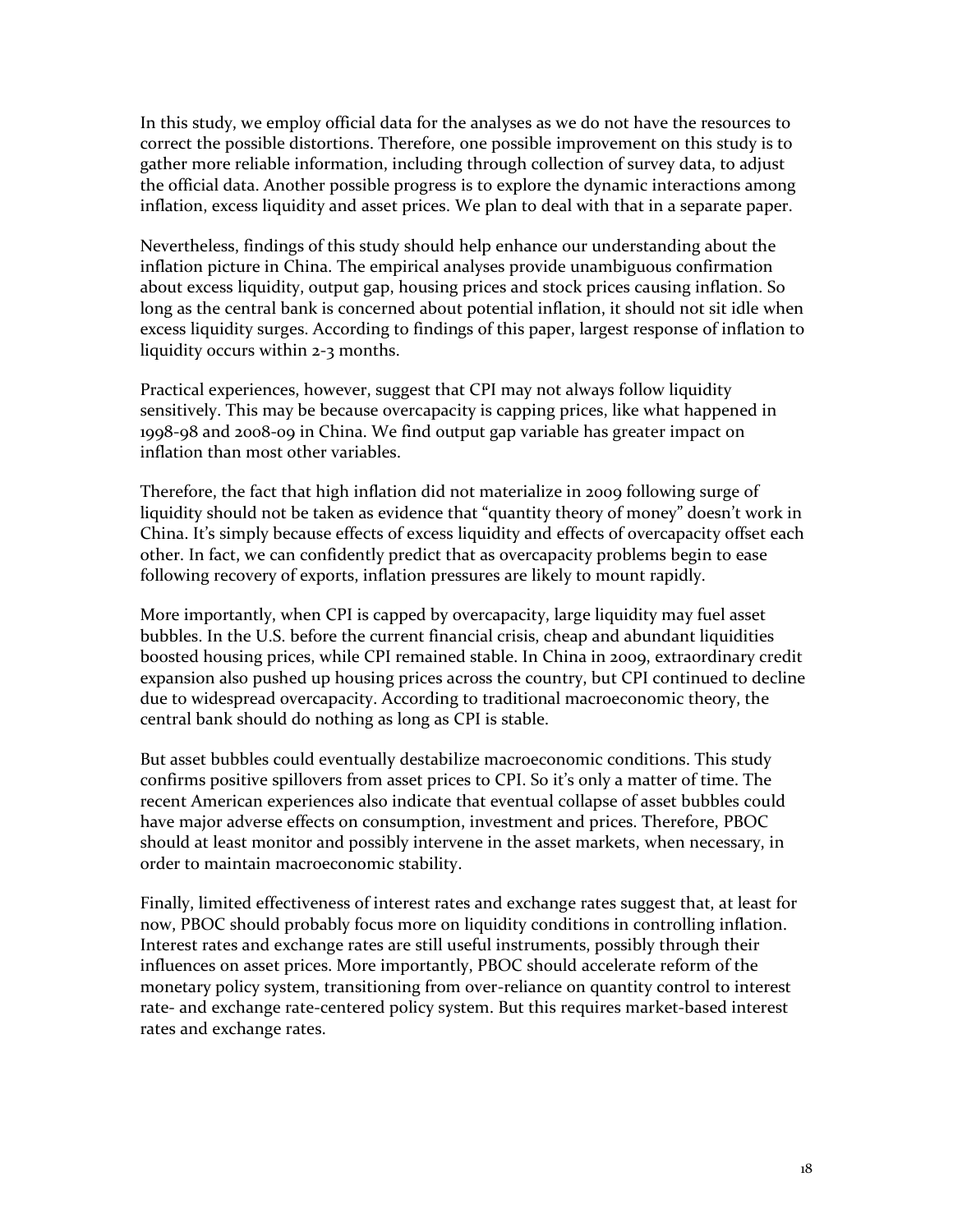# **Appendix: The Data Set and Test Results**

This Appendix describes the data set assembled for this study and reports the ADF test results. The variables are defined as follows:

CPI: Consumer price index change;

GAP: Difference between actual real industrial production and its HP trend;

EXP: Export growth;

LIQ: Difference between money supply (M2) growth and nominal production growth;

HSP: Change in national housing price index;

STP: Change in Shanghai A-share price index;

INT: One-year base lending rate adjusted for CPI; and

REER: Change in real effective exchange rate index of renminbi.

With the exception of STP, INT and REER, all variables are reported in year-on-year percentage change forms. Therefore, we first obtain additional information to calculate level readings of individual variables and conduct seasonal adjustment. Finally we calculate two separate sets of data: one year-on-year change and the other on month-onmonth change. The following tables provide summaries of statistical descriptions and ADF test results.

|             | <b>Obs</b> | Mean      | Median    | Max    | Min       | S.D.   |
|-------------|------------|-----------|-----------|--------|-----------|--------|
| <b>CPI</b>  | 139        | 0.0142    | 0.0100    | 0.0870 | $-0.0220$ | 0.0254 |
| <b>GAP</b>  | 139        | $-0.0006$ | $-0.0051$ | 0.0680 | $-0.1083$ | 0.0259 |
| <b>EXP</b>  | 139        | 0.1938    | 0.2390    | 0.5170 | $-0.2640$ | 0.1714 |
| LIQ         | 139        | 0.0348    | 0.0208    | 0.2223 | $-0.0931$ | 0.0510 |
| <b>HSP</b>  | 139        | 0.0656    | 0.0611    | 0.2055 | $-0.1805$ | 0.0747 |
| <b>STP</b>  | 139        | 0.1581    | 0.0078    | 2.2371 | $-0.7095$ | 0.5434 |
| <b>INT</b>  | 139        | 0.0461    | 0.0470    | 0.0920 | $-0.0120$ | 0.0240 |
| <b>REER</b> | 139        | 0.9959    | 0.9940    | 1.1430 | 0.8870    | 0.0596 |

**Table A1**. Summary of Statistical Description of the Year-on-Year Variables

Source: Authors' calculation based on data assembled for this study.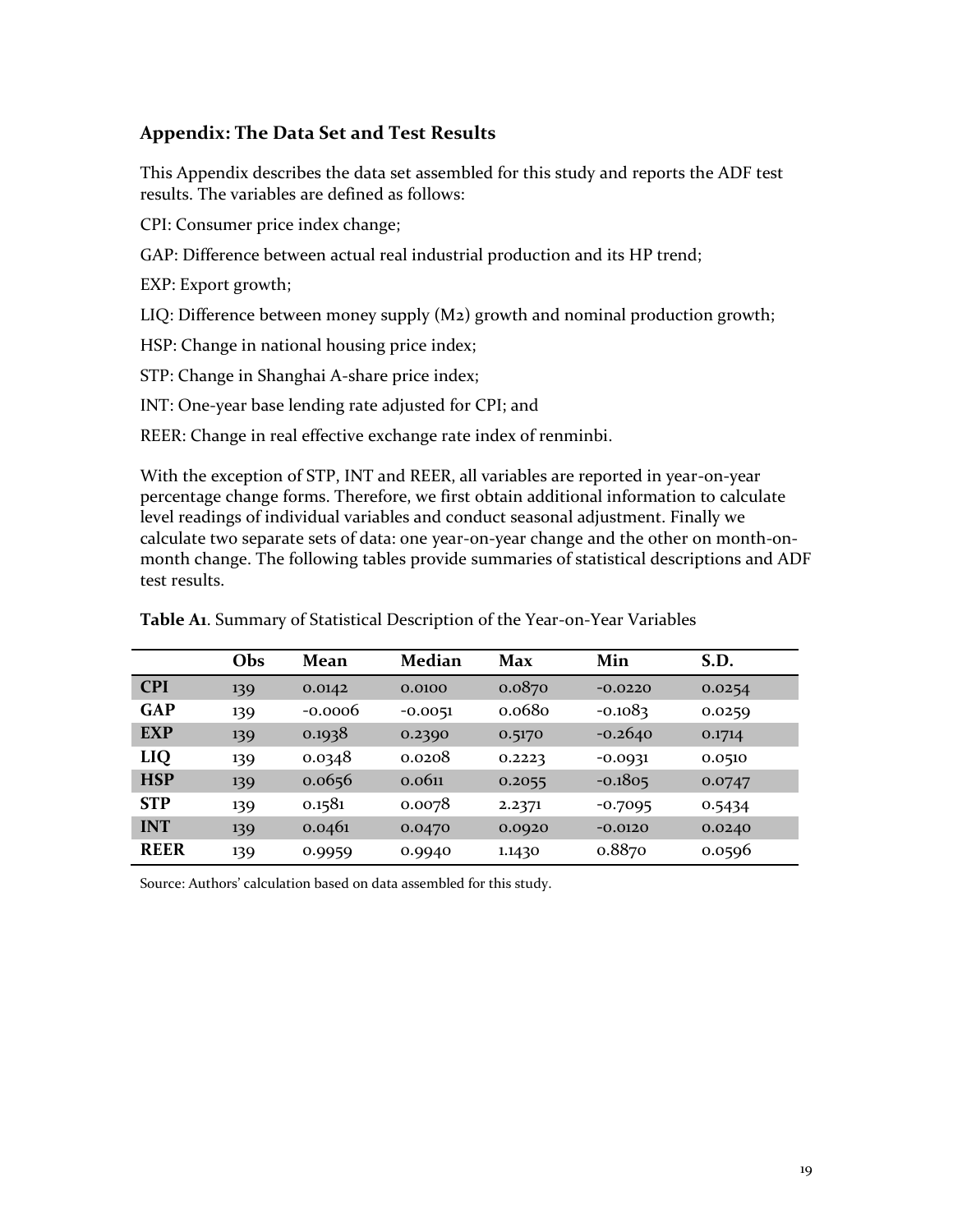|                  | <b>Type</b> | Lag orders     | <b>ADF</b> statistic | <b>Critical value</b> |
|------------------|-------------|----------------|----------------------|-----------------------|
| <b>CPI</b>       | C, O        | 3              | $-1.9167$            | $-2.8828$             |
| $\triangle$ CPI  | 0,0         | $\overline{2}$ | $-5.5989$            | $-1.9422$             |
| LIQ              | C, O        | 3              | $-0.6083$            | $-2.8828$             |
| $\triangle$ LIQ  | O, O        | $\mathbf{1}$   | $-10.9805$           | $-1.9422$             |
| <b>STP</b>       | C, O        | $\overline{2}$ | $-2.6767$            | $-2.8827$             |
| $\triangle$ STP  | 0,0         | 1              | $-5.9737$            | $-1.9422$             |
| <b>HSP</b>       | O, O        | $\mathbf{3}$   | $-1.7158$            | $-1.9422$             |
| $\triangle$ HSP  | O, O        | $\overline{2}$ | $-8.0482$            | $-1.9422$             |
| <b>EXP</b>       | C, O        | $\overline{2}$ | $-1.0199$            | $-2.8828$             |
| $\triangle$ EXP  | O, O        | 1              | $-12.5713$           | $-1.9422$             |
| <b>INT</b>       | C, O        | $\mathbf{3}$   | $-1.8789$            | $-2.8828$             |
| $\Delta$ INT     | O, O        | $\overline{2}$ | $-6.8013$            | $-1.9422$             |
| <b>REER</b>      | C, O        | 3              | $-1.4866$            | $-2.8828$             |
| $\triangle$ REER | O, O        | $\overline{2}$ | $-6.653$             | $-1.9422$             |
| <b>GAP</b>       | C, O        |                | $-5.5729$            | $-2.8828$             |

**Table A2**. ADF Test of the Year-on-Year Variables

Note: c denotes the intercept term, t the linear trend, and o no such term.

Source: Authors' estimation.

|             | Obs | Mean      | Median    | Max    | Min       | S.D.   |
|-------------|-----|-----------|-----------|--------|-----------|--------|
| <b>CPI</b>  | 139 | 0.0012    | 0.0007    | 0.0190 | $-0.0104$ | 0.0049 |
| <b>GAP</b>  | 139 | $-0.0006$ | $-0.0051$ | 0.0680 | $-0.1083$ | 0.0259 |
| <b>EXP</b>  | 139 | 0.0156    | 0.0047    | 0.2682 | $-0.2816$ | 0.0753 |
| LIQ         | 139 | 0.0128    | 0.0124    | 0.0472 | $-0.0528$ | 0.0113 |
| <b>HSP</b>  | 139 | 0.0062    | 0.0062    | 0.1057 | $-0.0548$ | 0.0226 |
| <b>STP</b>  | 139 | 0.0106    | 0.0001    | 0.3241 | $-0.2248$ | 0.0832 |
| <b>INT</b>  | 139 | 0.0591    | 0.0571    | 0.0890 | 0.0395    | 0.0091 |
| <b>REER</b> | 139 | 0.9959    | 0.9940    | 1.1430 | 0.8870    | 0.0596 |

**Table A3**. Summary of Statistical Description of the Month-on-Month Variables

Source: Authors' calculation based on data assembled for this study.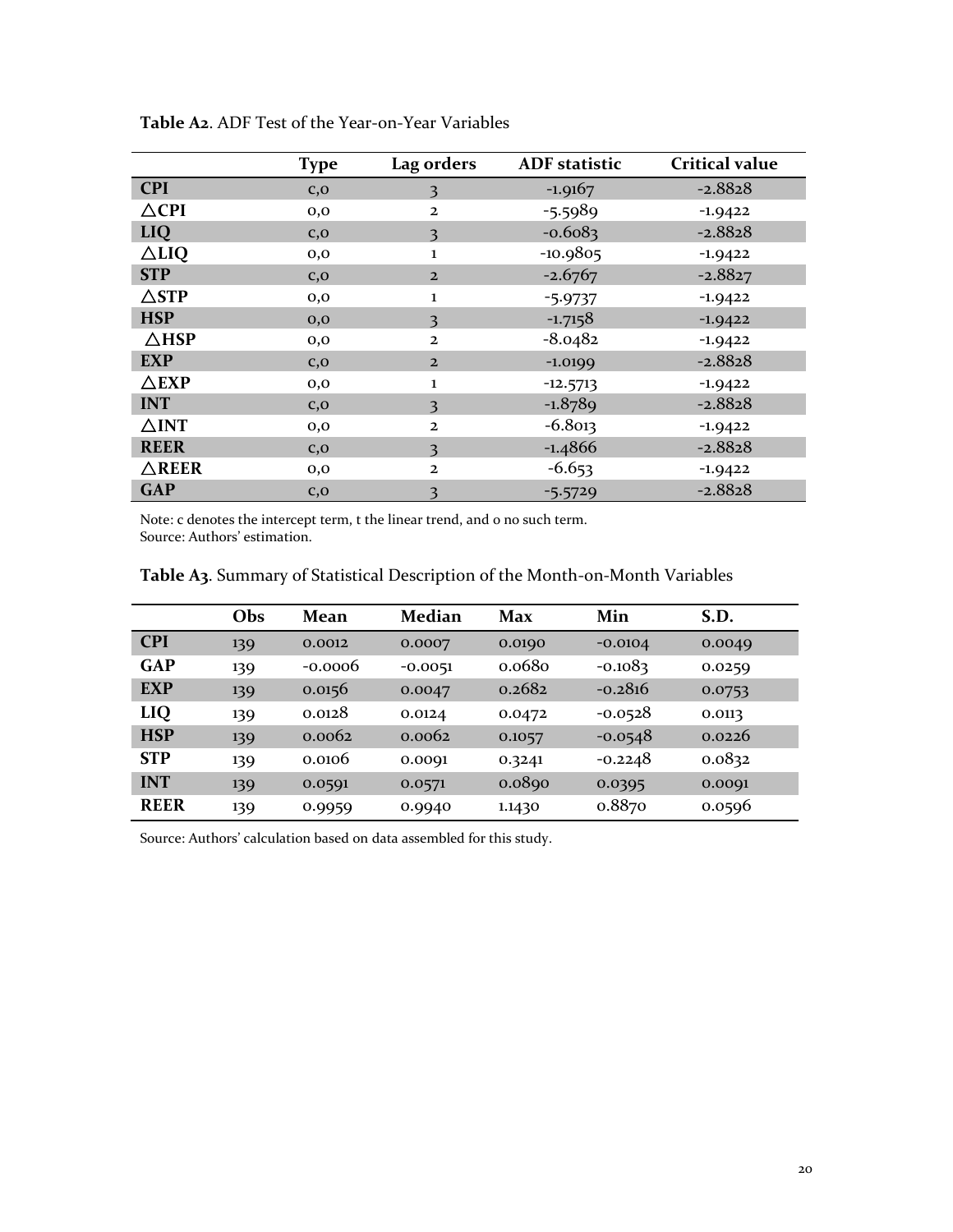|                  | <b>Type</b> | lag orders     | <b>ADF</b> statistic | critical value |
|------------------|-------------|----------------|----------------------|----------------|
| <b>CPI</b>       | C, O        | 1              | $-7.2466$            | $-2.8825$      |
| LIQ              | C, O        | 1              | $-8.5252$            | $-2.8825$      |
| <b>STP</b>       | C, O        | 1              | $-5.6369$            | $-2.8825$      |
| <b>HSP</b>       | 0,0         | 1              | $-8.7126$            | $-2.8825$      |
| <b>EXP</b>       | C, O        | 1              | $-12.1354$           | $-2.8825$      |
| <b>INT</b>       | c,t         | 4              | $-3.0099$            | $-3.4437$      |
| $\triangle$ INT  | C, O        | $\overline{2}$ | $-9.0086$            | $-2.883$       |
| <b>REER</b>      | C, O        | 1              | $-1.5364$            | $-2.8825$      |
| $\triangle$ REER | 0,0         | $\mathbf{O}$   | $-11.6538$           | $-1.9422$      |
| <b>GAP</b>       | C, O        | 3              | $-5.5729$            | $-2.8828$      |

**Table A4**. ADF Test of the Month-on-Month Variables

Note: c denotes the intercept term, t the linear trend, and o no such term. Source: Authors' estimation.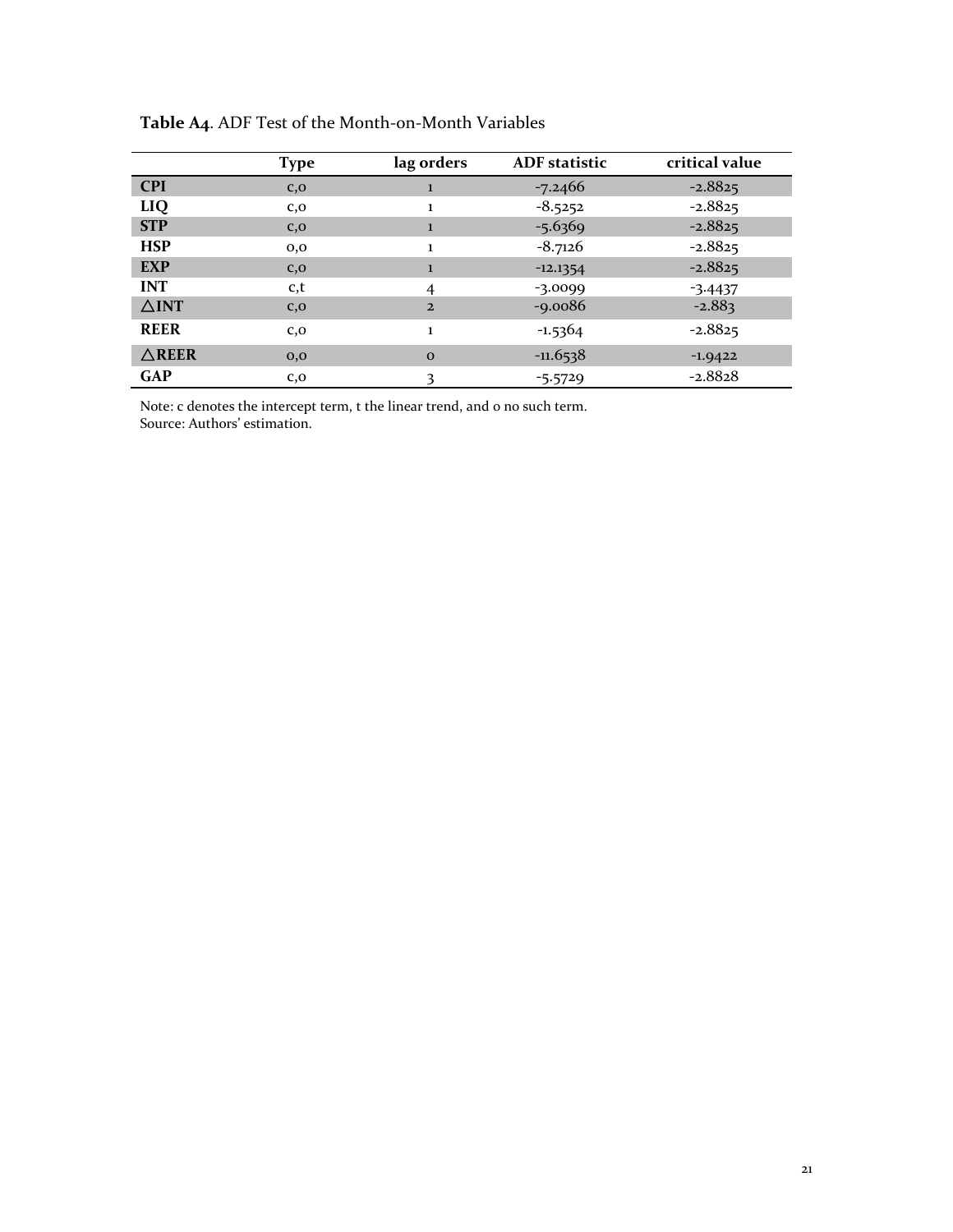# **Reference**

Baumeiste,r Christiane, Durineck, Eveline and Peersman, Gert (2008) Liquidity, inflation and asset prices in a time-varying framework for the euro area, National Bank of Belgium, working paper No. 142.

Belke, Ansgar and Walter, Orth, 2007, Global Excess Liquidity and House Prices – A VAR Analysis for OECD Countries, Ruhr Economic Papers No. 37. Available at SSRN: [http://ssrn.com/abstract=1089102.](http://ssrn.com/abstract=1089102)

Bernanke, Ben and Mark Gertler (2000) Monetary policy and asset price volatility, NBER Working Paper no 7559, February.

Bruggeman, Annick (2007) Can Excess Liquidity Signal An Asset Price Boom? National Bank of Beigium, Working Paper No.117.

Cheick, Wague (2005) Asset price volatility and consumer price inflation: is there a predictive link? Journal of Academy of Business and Economics, February.

Chen,Yuanyuan (2008) Chinese Economy and Excess Liquidity, China & World Economy, Vol. 16, No. 5, 63-82.

Fama Eugene F. (1981) Stock Returns, Real Activity, Inflation and Money, American Economic Review, Vol. 71, No. 4, 545-565.

Friedman, Milton (1987). "quantity theory of money", *The New Palgrave: A Dictionary of Economics*, v. 4, pp. 3-20

Giese, Julia and Tuxen, Christin (2008) Has excess global liquidity fueled asset prices? Evidence from I(1) and I(2) cointegrated VAR models, Oxford

Goodhart, Charles and Hofmann, Boris (2000) Do Asset Prices Help to Predict Consumer Price Inflation, The Manchester School Supplement 1463-6786, 122-140.

Granger, C. W. J. (1969), Investigating Causal Relations by Econometric Models and Cross-Spectral Methods, Econometrica, Vol. 37, 424-438.

Greenspan, Alan (2009) The Fed Didn't Cause the Housing Bubble, Wall Street Journal, March 11 2009, http://online.wsj.com/article/SB123672965066989281.html , Accessed on November 29 2009.

Gunasekarage, Abeyratna, Pisedtasalasai, Anirut, and Power, David (2004) Macroeconomic Influence on the Stock Market: Evidence from an Emerging Market in South Asia [J], Journal of Emerging Market Finance, Vol.3, No.3, 285-304.

Han, Xuehong, Zheng, Yanyan, and Wu, Siming, (2008) An Explanation of the Relationship between Stock Returns and Inflation in China:1992-2007, Financial Research (jinrong yanjiu), Vol. 4.

韩雪红, 郑妍研,伍超明, 2008. 对我国股票收益率与通货膨胀关系的解释: 1992-2007. 金融研 究. 2008.4: 21-36.

Henderson, David R. and Hummel, Jeffrey Rogers (2008) Greenspan's Monetary Policy in Retrospect: Discretion or Rules? CATO Institute, Briefing Papers No. 109.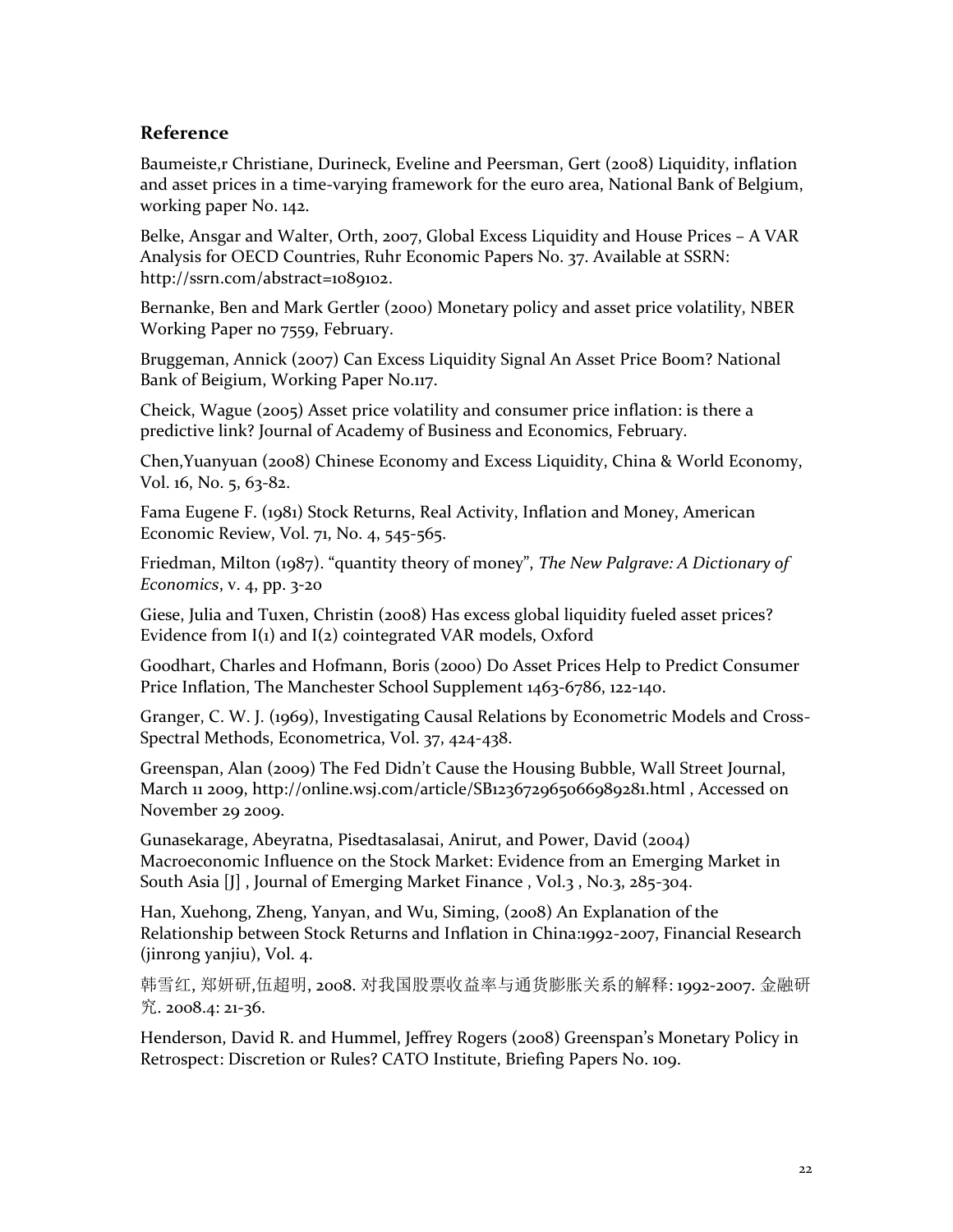Huang, Yiping, Minggao Shen and Ken Peng (2009) Macroeconomic performance amid global crisis, in Ross Garnaut, Ligang Song and Wing Thye Woo (eds.), *China's New Place in a World in Crisis*, ANU E-Press and Brooking Institutions Press.

Li ,Shi and He, Jinyu (2007) Excess Liquidity Control Requires Multi-pronged Approach, China Economist, Vol.1, No.5, 19-29.

Lu, Zhengwei (2007) Lack of Exact Measures of Excess Liquidity (renshi liudongxing guosheng guanjian queshao jingque duliang), Shanghai Securities News (Shanghai Zhengquanbao), 30 April 2007.

Makin, Anthony (2007) Does China's huge external surplus imply an undervalued renminbi, China & World Economy, Vol. 15,No. 3, 89-102.

Peng, Wensheng, Dickson C. Tam and Matthew S. Yiu (2008) Property market and the macroeconomy of mainland China: a cross region study, Pacific Economic Review, Vol. 13, No. 2, 240-58.

Rüffer, Rasmus, and Stracca Livio (2006) What is global excess liquidity, and does it matter? ECB working paper, No. 696.

Shibuya, Hiroshi (1992) Dynamic Equilibrium Price Index: Asset Price and Inflation, BOJ Monetary and Economic Studies, Vol.10, No. 1, 95-109.

Vickers, John (2000) Monetary policy and asset prices, The Manchester School (Supplement), pp 1-22.

Xiao, Cailin (2006) An empirical analysis on the relationship between stock returns and inflation, Pioneering with Science & Technology Monthly, Vol. 19.

Yu, Yongding (2000) China's deflation during the Asian financial crisis, and reform of the international financial system, ASEAN Economic Bulletin, 17(2, 2000): 163-174.

Yu, Yongding (2008) Managing capital flows: The case of People's Republic of China, ADB Institute Discussion Paper No. 96, Tokyo.

Yu, Yuanquan (2008) Empirical research on the impacts of asset prices on China's inflation, Journal of Chongqing University (Social Science edition), Vol. 14, No. 4.

Zeng, Hualong, et al (2008) The effects of monetary policy on asset prices, a study based on dynamics of interest rate, house price and stock price, Financial Development Research, Vol. 10.

Zhang, Chengsi and Pang, Hong (2008) Excess Liquidity and Inflation Dynamics in China: 1997-2007, China &World Economy Vol. 16, No. 4, 1-15.

Zhang, Chengsi (2009) Excess liquidity, inflation and the Yuan appreciation: what can China learn from recent history? The World Economy, Vol. 32, No. 7, 998-1018.

Zhang, Hong and Zhang, Huizan (2008) Empirical study of the relationship between inflation and housing prices, Journal of Tsinghua University (Sci & Tech), Vol. 48, No. 3.

张红, 章辉赞. 2008. 通货膨胀与商品住宅价格关系的实证分析. 清华大学学报(自然科学版). Vol.48, 3: 329-332

Zhou, Qiren (2009), "Money looks like honey, but essentially it is water", *Caijing*, No. 13 (2009), published on June 21, 2009, Beijing.